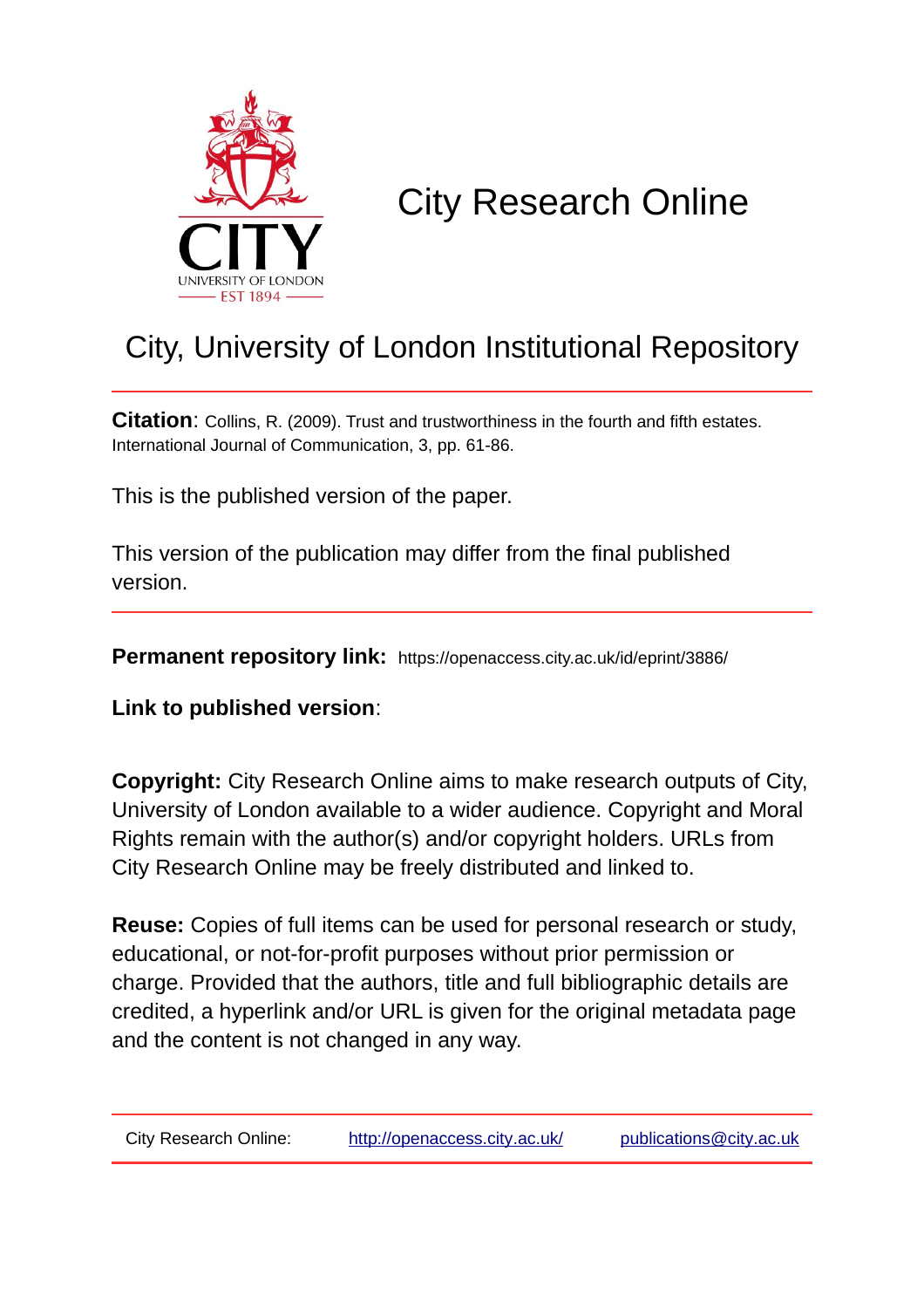## **Trust and Trustworthiness in the Fourth and Fifth Estates**

RICHARD COLLINS Open University UK

We live in an age of communication technologies.**<sup>1</sup>** It should be easier than it used to be to check out strangers and institutions, to test credentials, to authenticate sources, and to place trust with discrimination. Unfortunately, many of the new ways of communicating don't offer adequate, let alone easy, ways of doing so. The new information technologies are ideal for spreading reliable information, but they dislocate our ordinary ways of judging one another's claims and deciding where to place our trust (O'Neill 2002 at http://www.bbc.co.uk/print/radio4/reith2002/lecture5.shtml?print).<sup>2</sup>

## *Introduction*

 $\overline{a}$ 

Trust, or its absence, is a current high fashion topic in the social sciences.<sup>3</sup> As attention has focused on consent, rather than duress, as the prime factor in social cohesion, so the putatively trusteroding threats to social cohesion posed by globalisation, movement of populations, and the disruption of culturally, linguistically and historically embedded communicative communities (with the attendant presumed erosion of the trust that is necessary for us to live socially) have risen in social scientific

Richard Collins: **R.E.Collins@open.ac.uk**  Date submitted: 2008-10-24

<sup>1</sup> This article draws on the author's paper presented at the conference (Leipzig, May 2007) on European Union Media Policy organised by the Bundesregierung fuer Kultur und Medien as part of Germany's EU Presidency, and published as *Wer bietet in der digitalen Welt zuverlaessige und vielfaeltige Informationen, und wie koennen Nutzer darauf zugreifen? Unterscheidliche Arten von Anbietern und ihre Funktion fuer die oeffentliche Kommunikation*. In Schulz, W., & Held, T. (Eds.) (2008). *Mehr Vertrauen in Inhalte*, Berlin. Vistas & Duesseldorf, Landesanstalt fuer Medien, pp. 59- 90. A shorter version is in *Communication et Strategies* 71/3; 57-78, 2008. The author is indebted to John Tulloch for his suggestions concerning citizen journalism.

<sup>2</sup> Citations from O'Neill 2002 are from the unpaginated online source accessed on Dec. 12, 2008.

 $3$  I found 212,760 hits in a keyword search using the search term "trust" in the "Social Sciences" section of Academic Search Complete; 254 hits in a keyword search using search term keywords of both "trust" and "economics" in both the "Social Sciences" and "Arts and Humanities" sections of Academic Search Complete on June 15, 2008.

Copyright © 2009 (Richard Collins). Licensed under the Creative Commons Attribution Non-commercial No Derivatives (by-nc-nd). Available at http://ijoc.org.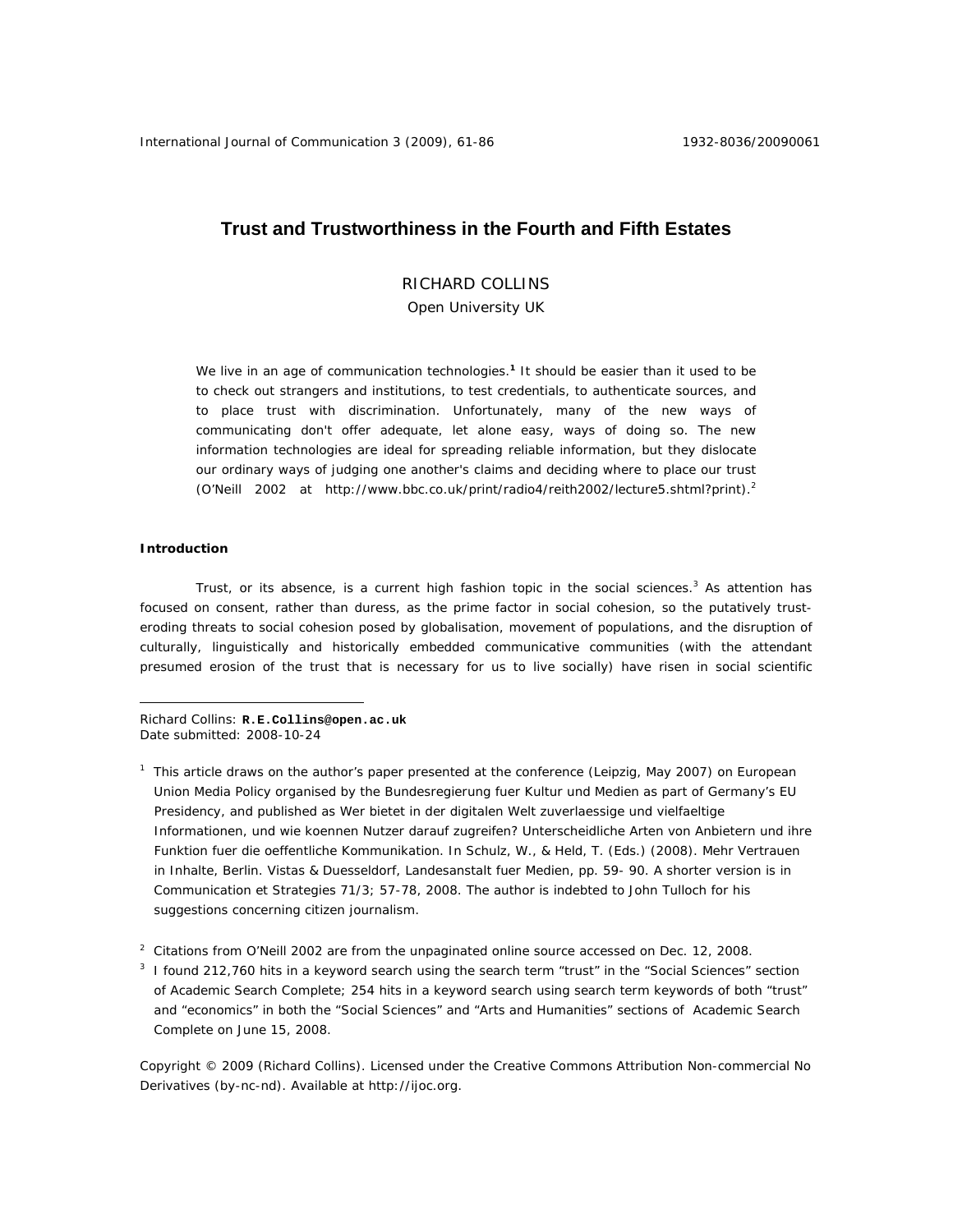$\overline{a}$ 

salience. It is with a certain amount of unease that any scholar will now cite Francis Fukuyama to sustain an argument, but his claim that "Now that the question of ideology and institutions has been settled, the preservation and accumulation of social capital will occupy center stage (Fukuyama, 1995, p. 362) makes the point eloquently. Onora O'Neill  $(2005)^4$  makes a similar point in reverse, claiming that there is:

a 'crisis of trust' in developed societies. Many who note this crisis claim that trust is obsolete: we have eroded the social capital that traditional societies had accumulated, so now have to do without it. In complex and sophisticated societies, trust can no longer provide the cohesion and compliance that it provided in traditional societies.

But, despite its contemporary scholarly salience, trust is, curiously, a relatively new focus for social science — as Luhmann (1988) observed, trust was not a topic addressed in mainstream sociology.

#### *Trust, Social Science, and the Media*

Perhaps the most striking contemporary instance of the boom in trust-related work is Robert Putnam's celebrated *Bowling Alone* (see Putnam 2000 and http://www.bowlingalone.com). Indeed, Reeskens and Hooghe (2008) claim that:

The booming of research on social capital started with Robert Putnam's seminal work on civic traditions in modern Italy (1993). As is well known, Putnam argued that the presence of social capital (measured as the prevalence of generalized trust, norms of reciprocity and networks of civic engagement) determined the performance of local and regional government . . .The concept gained further prominence in the international literature when Putnam (2000) turned his attention to social capital in the United States . . . Notoriously, Putnam argued that generalized trust is diminishing rapidly and systematically in the U.S., at least since the 1970s. Since then, the empirical validity of this pessimistic claim has been highly contested [Stolle & Hooghe, 2005]. (Reeskens & Hooghe, 2008, p. 517)

Seymour Martin Lipset and William Schneider's (1983) *The Confidence Gap* (which focused on Americans' dissatisfaction with American leaders and institutions) has a claim to have anticipated the pervasive concern about erosion of trust attributed to Putnam's insights and Eric Uslaner's (2002) *The Moral Foundations of Trust*, and Richard Sennett's *The Corrosion of Character* (1998) provides further evidence of widespread scholarly concern. The imputed erosion of trust and social capital in modern societies<sup>5</sup> has powerful implications for economics as well as social and political studies generally, as Uslaner recognised in claims such as these:

<sup>&</sup>lt;sup>4</sup> I quote from the original English language version supplied to me as a text file by the author rather than from the German language published version.

<sup>&</sup>lt;sup>5</sup> I do not distinguish rigorously between the terms "social capital" and "trust," although, for some purposes, a distinction between the categories may be important. I rely on precedent for not so doing, particularly O'Neill, who stated, "Trust, it is constantly observed, is hard earned and easily dissipated. It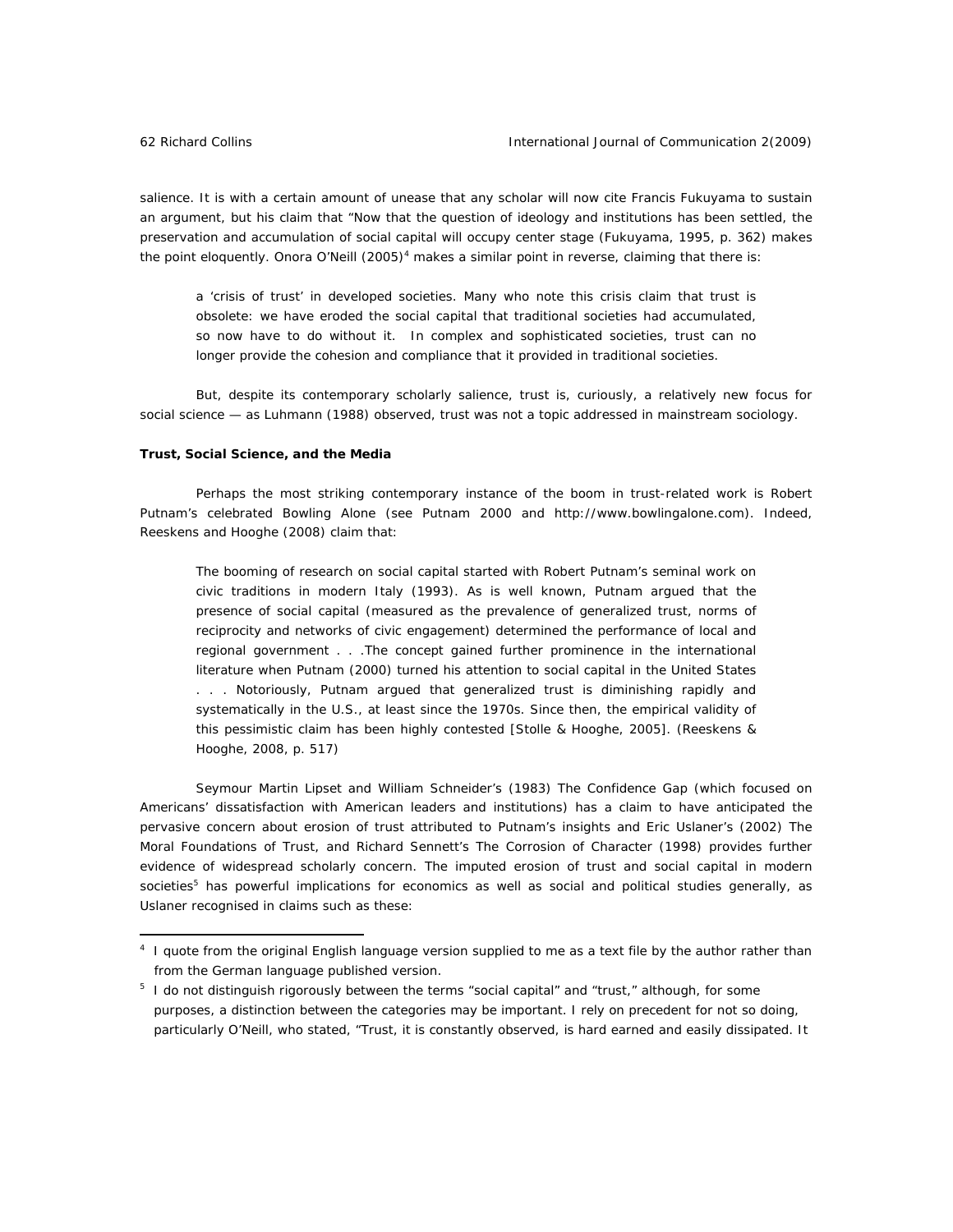High trusting societies have greater transfer payments, spend more on education, and have larger public sectors more generally. They also have more open markets–and "better" government more generally (Uslaner, 2002a, p. 26).

Trust helps us solve collective action problems by reducing transaction costs (Uslaner 2002a, p. 2).

Clearly, it is not just transaction costs that trust and high quotients of social capital reduce but also security, audit, search, and other costs.<sup>6</sup> Trust fills in for the incompleteness of contracts and thus provides a rationale for both internalising functions within a stable organisation, (because contact and mutual dependence is trust engendering), and/or for only externalising such functions to suppliers with whom long-term and mutually dependent relationships exist or may be developed (see an extensive literature, including Coase, 1937, Luhmann, 1979, and Williamson, 1991). Onora O'Neill has rightly pointed both to the necessity of trust — somewhere in a system of accountability there has to be a locus of trust — and to the perils of alternatives to systems of trust, those she describes as the "abstract systems of control and audit" (O'Neill, 2002b, p. vii. See also Power, 1997). These control and audit systems, latterly, have come, in many instances, to supplant the "Traditional approaches to compliance [which] relied heavily on cultures of trust" (O'Neill, 2005, p. 1).

The large-scale resonances of the supposed decline in trust and trustworthiness are further manifested in the explosion of social scientific interest in risk and the "risk society" (see, *inter alia,* Beck, 1992, $^7$  Giddens, 1990, 1999). The perceived decline in trust is often attributed, at least in part, to the influence of the mass media. Putnam's *Bowling Alone* presents an outstanding argument for this view: Putnam argued that the privatisation of leisure, notably influenced by television, has hollowed out modern societies and eroded social capital.

Putnam's thesis has stimulated reassessment. Pippa Norris (2002.<sup>8</sup> See also Norris, 1996) argues that Putnam-like "claims that it is the pervasive spread of television and privatized leisure in postindustrial societies that is driving any long-term erosion in social capital in general, and social trust in particular, does not seem to be supported by . . . cross-national evidence."<sup>9</sup> Evidence is admittedly fragmentary and often commissioned and circulated by interested parties, but Norris' point is well made.

<sup>8</sup> Citation from unpaginated Web source.

is valuable social capital and not to be squandered" (O'Neill, 2002:

http://www.bbc.co.uk/print/radio4/reith2002/lecture1.shtml?print accessed on Dec.12, 2008).

<sup>6</sup> See Guerra, G., Zizzo, D., Dutton, W., & Peltu, M. (2003).

<sup>7</sup> Beck states "Risks experienced presume a *normative horizon* of lost security and broken trust (1992, p. 28).

<sup>&</sup>lt;sup>9</sup> Norris's scepticism about cross-national validity of Putnam's, and Putnam-like claims is echoed by Reeskens and Hooghe (2008) who stated: "Various authors have also investigated the concept of generalized trust in a comparative manner, showing strong and significant differences between countries. When limiting ourselves to Europe, research routinely shows very high social trust levels in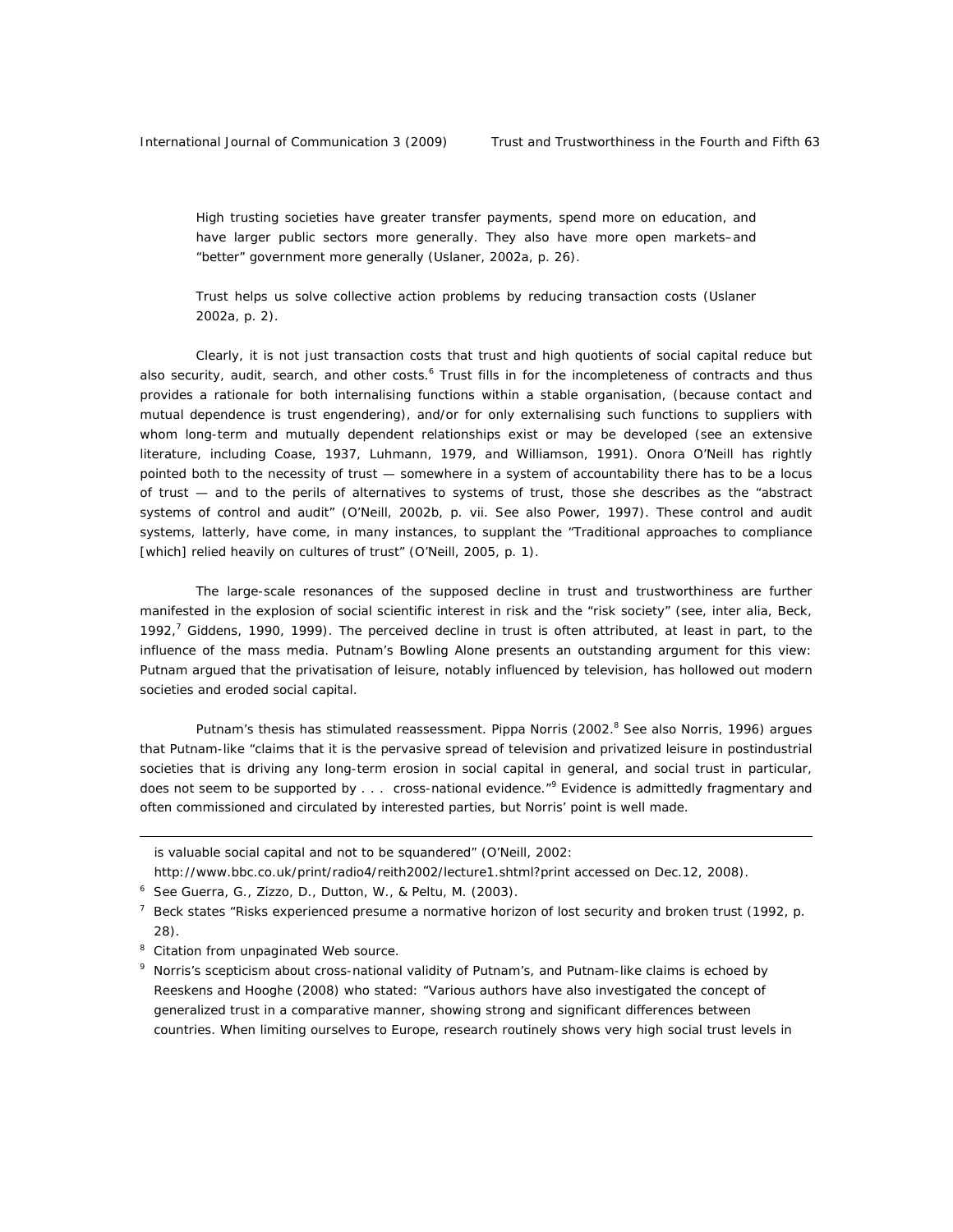$\overline{a}$ 

Despite O'Neill's claim, in her *Autonomy and Trust in Bioethics*, that "reported levels of trust in newspaper journalists are generally far lower than levels of trust in all holders of public office . . . Even lower than levels of trust in politicians" (O'Neill, 2002a, p. 175), there is no consensus either that, on the one hand, trust and social capital have significantly and generally diminished or, on the other, that the media are either particularly mistrusted or are key agents in a general and serious decline in social trust.

In 2006, a poll of media users in 10 countries (commissioned by the BBC, Reuters and the Media Center<sup>10</sup> and conducted by GlobeScan) found that "media is trusted by an average of 61% compared to 52% for governments across the countries polled . . ." although respondents in the USA and Britain trusted their governments somewhat more than their media (but see the findings of YouGov's 2007 poll below). Indeed, this survey found that "Trust in media has increased overall over the last four years — in Britain, up from 29% to 47%, and in the U.S., from 52% to 59%" (BBC, 2006, p. 2), and also found that two-thirds of respondents thought the media reported the news accurately (BBC, 2006, p. 1). Martin Brookes, in his *Watching Alone. Social Capital and Public Service Broadcasting* (Brookes, 2004) lends support to this view — he proposed that, contrary to Putnam's claims, television provides material for "water cooler" conversation and thus builds, not diminishes, social capital. Further, Zhang and Chia's (2006) empirical testing of the thesis that the media are responsible for hollowing out society suggests that newspaper and television public affairs consumption was positively, not negatively, correlated with political participation (though they found the reverse in respect of Internet and entertainment).

Although there may be scant evidence of a consistent and convincing match between a pervasive social scientific (and public policy) concern about the media as a destroyer of trust and social capital (see the *compte rendu* provided by Bakir & Barlow, 2007, around p. 5), there is evidence that UK respondents perceive there to be a hierarchy of media trustworthiness as a tabulation of 2007 YouGov poll evidence below suggests.

the Scandinavian countries, with lower levels in the Catholic countries of Western and Central Europe, and the lowest levels being recorded in Southern Europe (Stolle, 1998; Newton, 1999). There is more disagreement, however, on how we could explain this pattern of differences" (Reeskens & Hooghe, 2008, p. 517). See also Newton, 1995.

<sup>&</sup>lt;sup>10</sup> At the American Press Institute (see http://www.mediacenter.org/pages/mc/trust\_in\_media/ accessed on Dec. 12, 2008, for a range of pages of findings on trust and the media.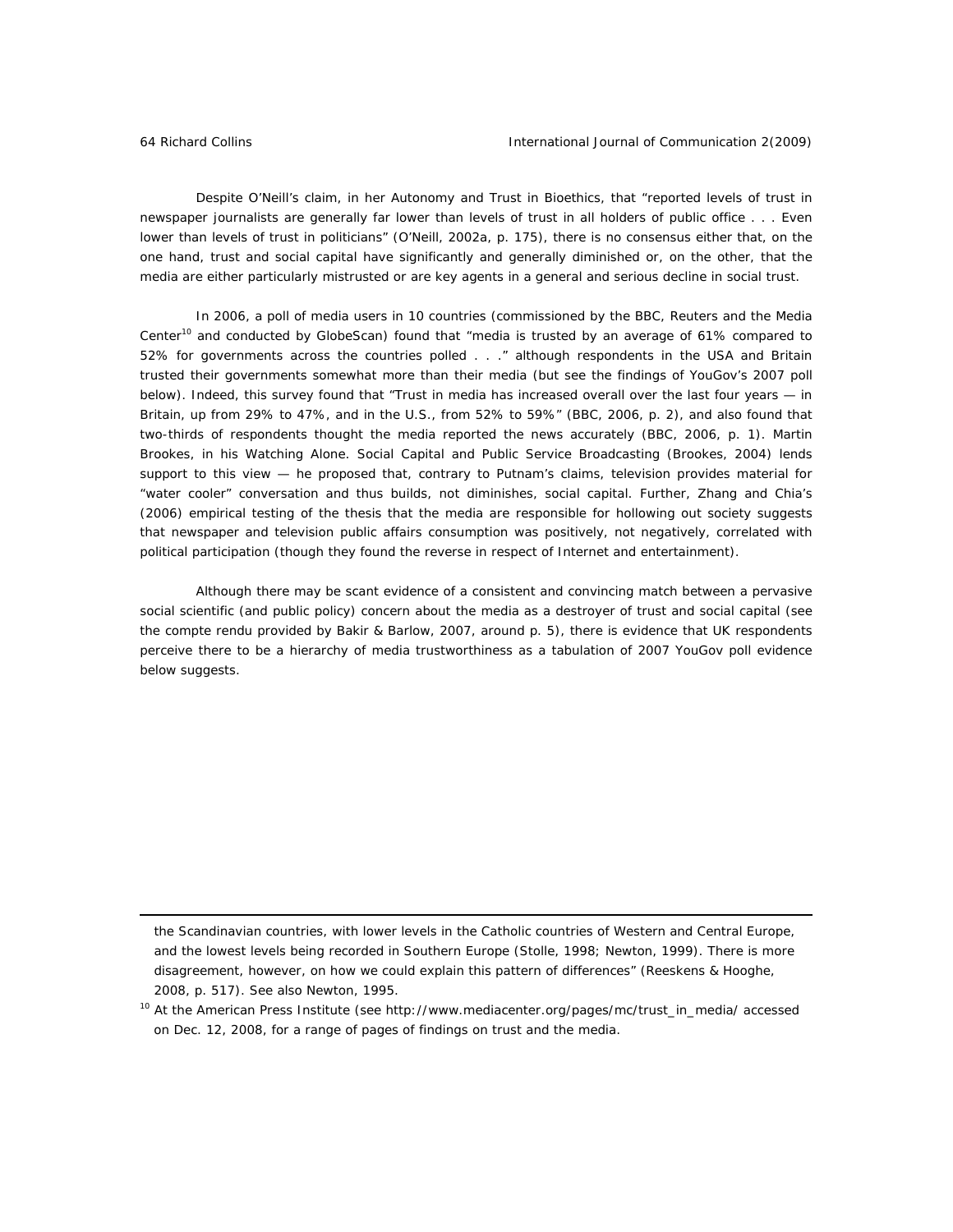International Journal of Communication 3 (2009) Trust and Trustworthiness in the Fourth and Fifth 65

|                                       | or a great deal |
|---------------------------------------|-----------------|
| Family doctors                        | 87              |
| Judges                                | 64              |
| Journalists on "up market" newspapers | 44              |
| Television                            | 35              |
| Estate agents                         | 11              |
| Politicians                           | 10              |
| Second hand car salesmen              | $\overline{4}$  |

## *% of respondents trusting a fair amount*

## *% of respondents trusting a fair amount or a great deal*

| BBC news journalists | 56 |
|----------------------|----|
| ITV news journalists | 47 |
| Sky news journalists | 38 |

Source: http://www.yougov.com/uk/archives/pdf/2007%2008%2008%20EMF.pdf accessed on Dec. 12, 2008.

But whether or not the media are trusted more than governments and/or are notably responsible for a contemporary decline in trust, all of this presumes that trust is a good thing - as, indeed, it is when the object of trust is worthy of trust. But when trust is misplaced, reposed in an untrustworthy person, process, or institution, then there may be too much trust, too much of a good thing. The trust-infused system of "club governance" (Marquand, 1988, Moran ,2003), that is, governance based on shared understandings, assumptions, and trust between parties, was described by Marquand as:

The atmosphere of British government was that of a club, whose members trusted each other to observe the spirit of the club rules; the notion that the principles underlying the rules should be clearly defined and publicly proclaimed was profoundly alien. (Marquand, 1988, p. 178)

For Moran, it was epitomised by UK broadcasting governance. In both instances, the potential demerits of trust-based systems are exemplified.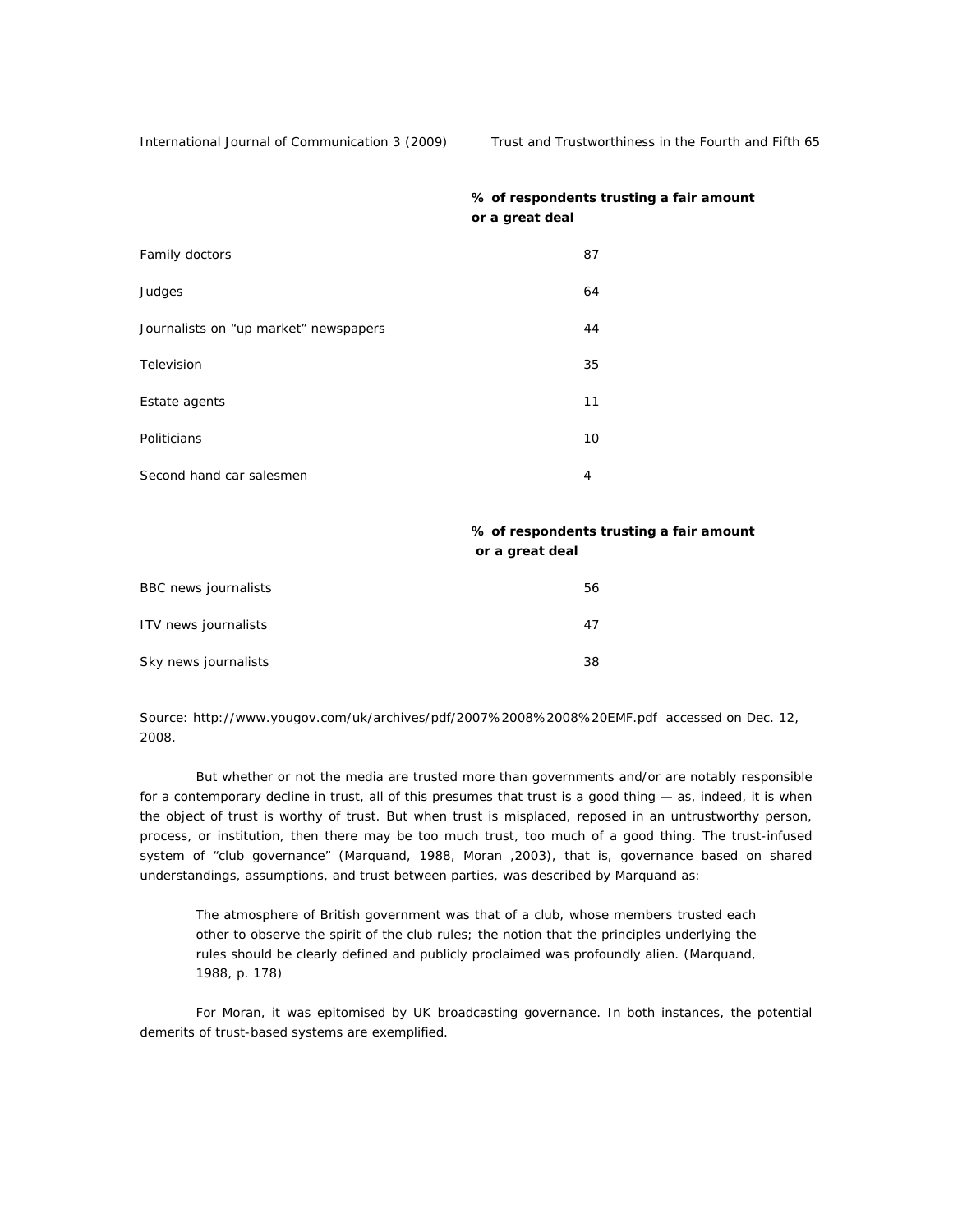This high-level scholarly literature on trust, risk, and the role of the media has focused on oneway, offline, conventional mass media rather than online media. Nonetheless, work by the "big guns" of contemporary social science (Beck, Giddens, Putnam, Sennett *et al.*) on offline media complements a rather separate stream of work on trust and mistrust in cyberspace. The latter responds to and reflects what Mansell and Collins identify as "considerable uncertainty about how trust in the offline world transfers into cyberspace and about the trustworthiness of elements of the cyberspace system" (Mansell & Collins, 2005, p. 4). But here, too, is some evidence of disconnection between alarm and evidence.

Despite pervasive concern about the Internet as a Putnam-like eroder of trust and a happy hunting ground for those who thrive on the abuse of trust, Mansell and Collins (2005, p. 37) observe (drawing on findings from the first annual Oxford Internet Survey of 2003) that "experience on the Internet tends to engender a higher level of cyber trust." Findings from the most recent Oxford Internet Survey (OxIS, 2007, p. 28) were consistent with those from 2003.<sup>11</sup> These findings, however, need to be considered in relation to Globescan's finding (2006, p. 5) that only Internet blogs were trusted less than news Web sites as media news sources (intriguingly, the most mistrusted news source was family, friends, and colleagues).<sup>12</sup> Latterly, Dutton (2007) has argued that Internet-based information media have established themselves as a "fifth estate," complementing and extending the fourth estate's (i.e., the "legacy" mass media of the newspaper press and broadcasting) role of holding the powerful to account.

#### *The Sources of Trust*

 $\overline{a}$ 

What makes for trustworthiness in the media? Hewison and Holden (2004, pp. 33–34) propose that:

Trust is produced by a relationship between individuals or groups on the one hand, and public institutions where there is effective interaction and where the representatives of the institution are perceived to be straightforward and honest. Trust in an institution is enhanced where the institution is perceived to be independent, and trust increases the more 'local' the institution is perceived to be.

These criteria are roughly, if not completely compatible with the empirical findings of the YouGov poll previously cited. Although there is something tautological about identifying trustworthiness as a

<sup>&</sup>lt;sup>11</sup> 2007 Internet users in the UK trusted the Internet more than did non-users (on a 10-point scale, users rated the Internet at 6.8 while non-users rated it at 5.7). Perhaps too much importance should not be placed on this finding. It is intuitively likely that users will trust more than non-users, and the greater credence that Internet users placed in both television (6.7 compared to non-Internet users 6.6) and newspapers (5.8 compared to non-Internet users 5.7) suggests that Internet users may also be slightly generally more disposed to grant credence to media claims than are non-users.

<sup>&</sup>lt;sup>12</sup> Internet blogs were trusted by 25% and mistrusted by 23% of respondents; news Web sites were trusted by 38% and mistrusted by 17%; friends, family, and colleagues were trusted by 62% and mistrusted by 30% (Globescan, 2006, p. 5).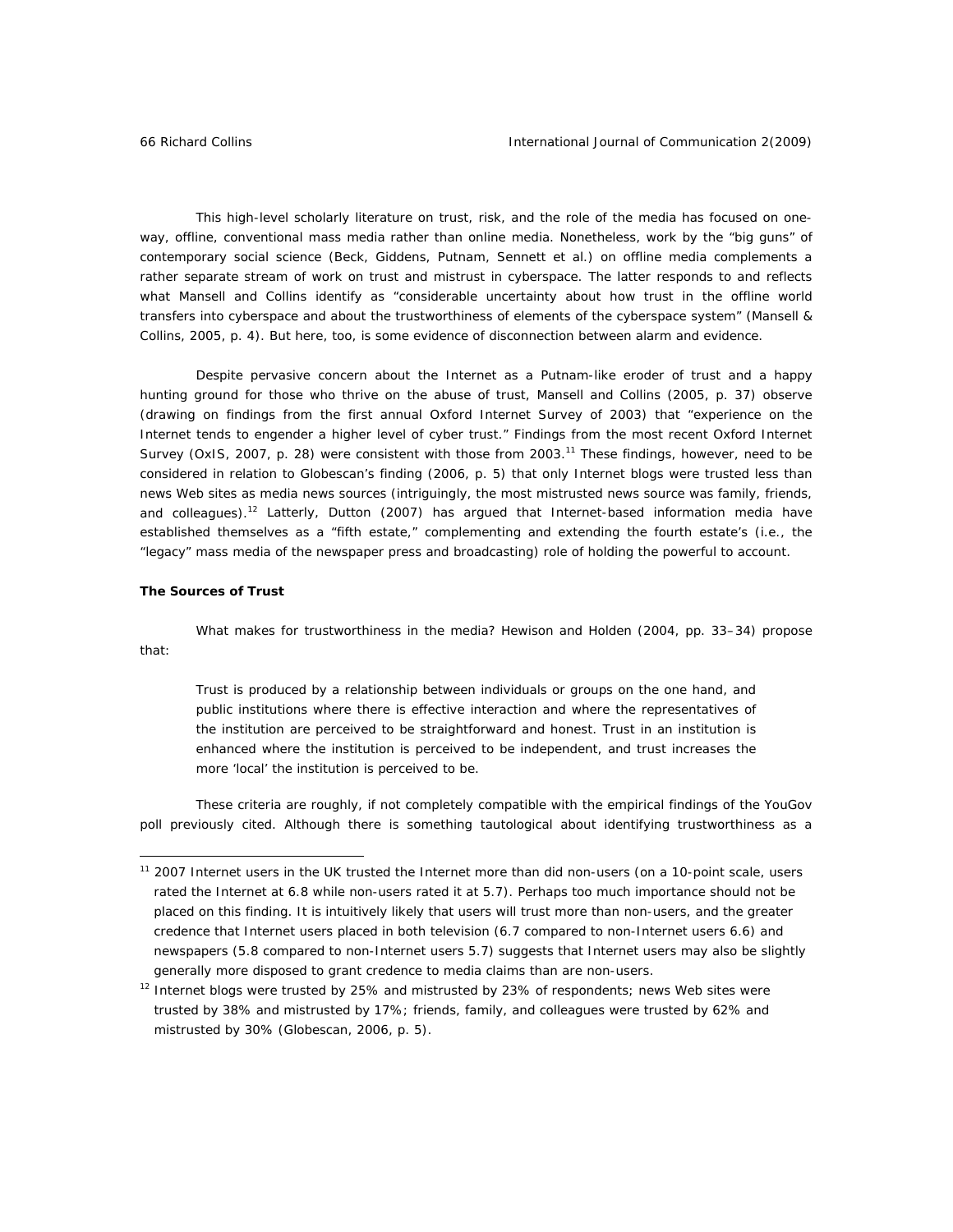property of those "perceived to be straightforward and honest," the criteria of effective interaction and localness seem likely to underpin the high perceived trustworthiness of family doctors; and the criterion of independence to underpin both the high ranking of judges and the relatively high ranking of BBC journalists when compared to ITV and Sky journalists.

O'Neill presents a different account of the sources of trust. She argues in her Reith Lectures (O'Neill, 2002) that trust is grounded in dialogue and face-to-face contact; that this direct personal contact was the basis of trust in pre-modern societies and that modernity (the "information age," as she names it) no longer enjoys these time- honoured, trust-building rhythms and routines. She states:

When Kings of old tested their daughters' suitors, most communication was face-to-face and two-way: in the information age it is often between strangers and one-way. Socrates worried about the written word, because it travelled beyond the possibility of question and revision, and so beyond trust. We may reasonably worry not only about the written word, but also about broadcast speech, film and television. These technologies are designed for one-way communication with minimal interaction. Those who control and use them may or may not be trustworthy. How are we to check what they tell us?

(O'Neill, 2002 at http://www.bbc.co.uk/print/radio4/reith2002/lecture5.shtml?print accessed on Dec. 12, 2008)

O'Neill thus images modern communication, that of the "information age," as one-way and attributes two-wayness and interactivity (foundations of trust) as the exclusive prerogative of pre-modern, non-information age media.<sup>13</sup> This is, as I shall argue below, a misleading coconut of "information age2" communication and its trustworthiness. But O'Neill's contention that dialogue provides, through mutual checking and verification, possibilities of trust enhancement is potentially very productive. Although this dialogic capacity is largely absent (a few mitigating factors are the readers' letters pages in newspapers, phone-in radio programmes, and the occasional viewer response television programmes such as the UK's *Right to Reply<sup>14</sup>*) in traditional "one to many" mass media, it is potentially strongly present in the "Web 2.0" generation of online media. Web 2.0 postdates O'Neill's and Putnam's arguments (and those of their contemporaries) and, consequently, is not considered in the literature previously cited.<sup>15</sup>

Web 2.0<sup>16</sup> user-generated content was well characterised by Tim O'Reilly, sometimes credited with first using the term "Web 2.0," as "applications that harness network effects to get better the more

<sup>&</sup>lt;sup>13</sup> Clearly, contemporary life includes both face-to-face, two-way, and "information age" one-way, communication.

<sup>14</sup> *Right to Reply* ran on Channel 4 from 1982 to 2001. Following racially offensive behaviour by one celebrity performing on Channel 4's *Big Brother* show, Channel 4 promised a return of *Right to Reply*  (see Channel 4 Press Release of 24.5.2007 at

http://www.channel4.com/about4/pdf/c4response\_cbb\_review.pdf accessed on May 16, 2008).

<sup>15</sup> Although *Wikipedia*, an outstanding instance of Web 2.0 media, dates from 2001.

<sup>&</sup>lt;sup>16</sup> See http://en.wikipedia.org/wiki/Web\_2 accessed on March 6, 2007.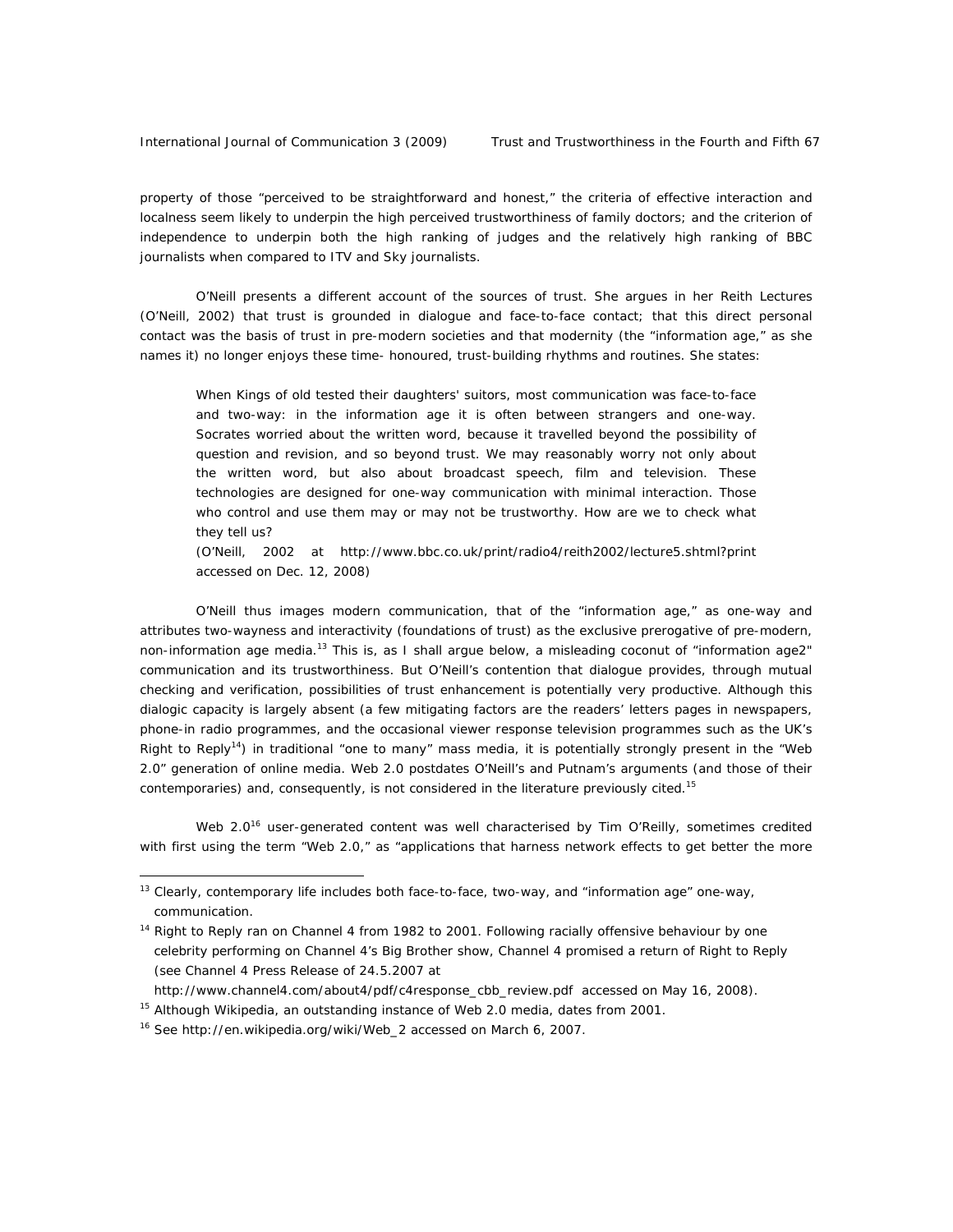people use them."17 Such applications often employ and foster collaboration and dialogue, and the intrinsic character of Web 2.0 Internet practices may, if O'Neill is right about the trust-fostering attributes of dialogue, thus enhance trustworthiness and establish cyberspace, or at least an element of it, as no less, and perhaps more, trustworthy than its offline equivalent. O'Neill's focus on one to many offline mass media echoes Putnam (and others) and precludes her from considering the positive potential of Web 2.0 dialogic media. Indeed, she argues "The new information technologies may be anti-authoritarian, but, curiously, they are often used in ways that are also anti-democratic. They undermine our capacities to judge others' claims and to place our trust" (O'Neill, 2002, http://www.bbc.co.uk/print/radio4/reith2002/lecture5.shtml?print#top accessed on Dec. 12, 2008). Moreover, she argues<sup>18</sup> for changed media source behaviour in order to improve the authoritativeness, and thus trustworthiness, of media content. O'Neill's arguments lead her to propose a supply-side solution: a strengthening of authoritativeness (notably through the implementation of stronger and more binding codes of journalistic practice). But O'Neill's empirical focus on offline media and embrace of supply-side measures to improve the authoritativeness, and thereby the trustworthiness, of media does not negate the potential importance of her arguments in respect to some of the new media (in her words, "new information technologies"), although, I believe, she underestimates and misperceives these. New online media offer a dialogic capacity, and thus a potential for engendering trust, superior to the "one to many" mass media that form the main object of her attention. Interactive Web 2.0 media may thus potentially satisfy the normative criteria implicit in O'Neill's claim that:

Well-placed trust grows out of active inquiry rather than blind acceptance. In traditional relations of trust, active inquiry was usually extended over time by talking and asking questions, by listening and seeing how well claims to know and undertakings to act held up. That was the world in which Socrates placed his trust and his reservations about publishing. Where we can check the information we receive, and when we can go back to those who put it into circulation, we may gain confidence about placing or refusing trust.

(O'Neill, 2002 at http://www.bbc.co.uk/print/radio4/reith2002/lecture4.shtml?print accessed on Dec. 12, 2008)

O'Neill makes some sensible and constructive supply-side arguments, considered below, for enhancing the trustworthiness of conventional mass media. Similarly, contributors to Mansell and Collins' (2005) collection also propose ways to make cyberspace more trustworthy (e.g., by improving authentication and "transitivity"<sup>19</sup> - that is, the authentication of an unknown by a trusted known) and thus less vulnerable to criminal abuse. Adoption of such recommendations is desirable and potentially applicable to both on and offline media. But such arguments do not acknowledge Web 2.0 media's greater intrinsic potential trustworthiness (though, of course, whether this potential trustworthiness is realised is

<sup>17</sup> *Web 2.0 Compact Definition: Trying Again.* At

http://radar.oreilly.com/archives/2006/12/web\_20\_compact.html accessed on March 6, 2007.

<sup>18</sup> Her most persuasive and fully worked out arguments are to be found in her *Autonomy and Trust in Bioethics* (O'Neill, 2002a).

<sup>19</sup> See O'Hara and Shadbolt, 2005, pp. 132-134.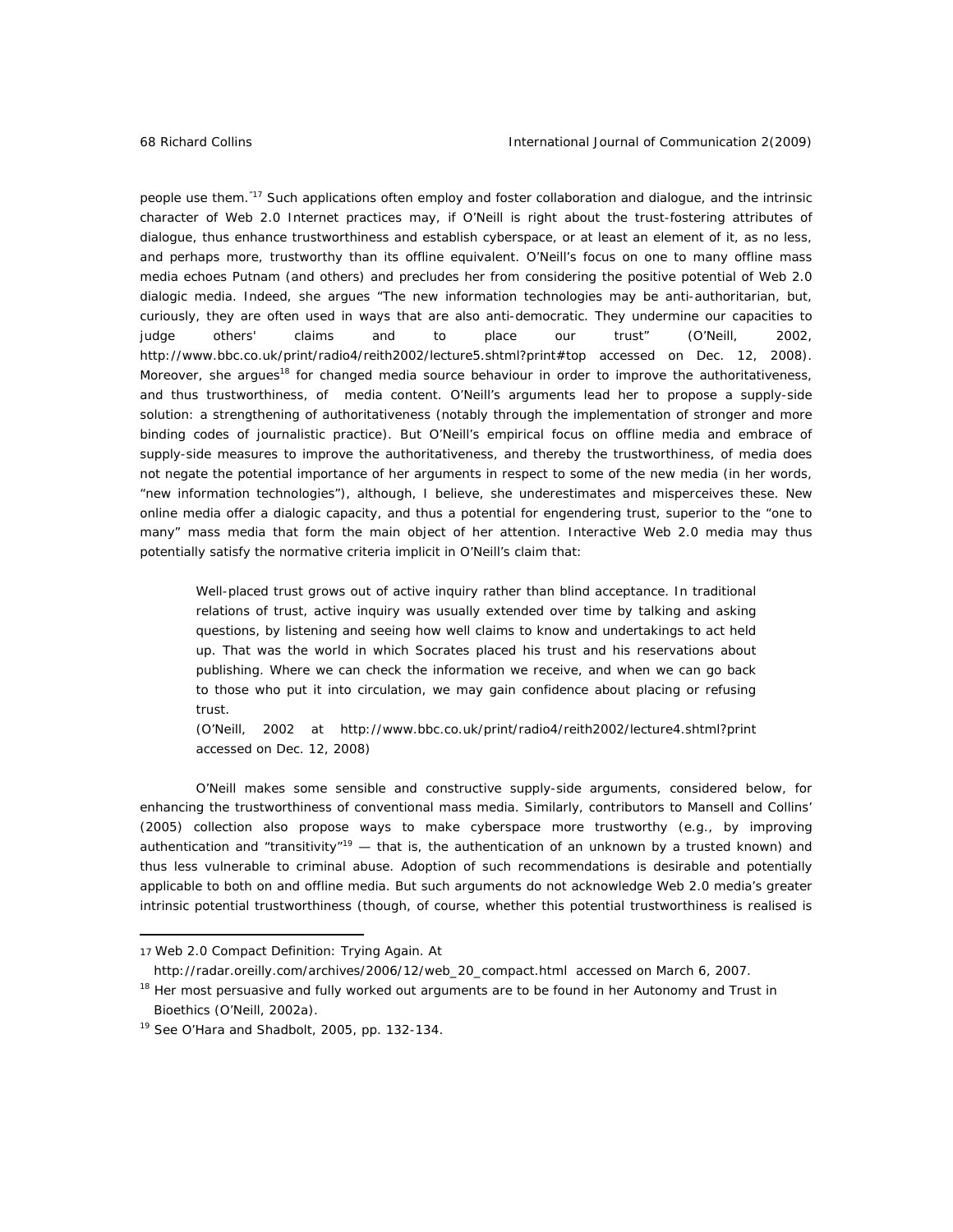an empirical matter). No more in the online than in the offline world are trust-building practices of the kind canvassed by O'Neill and by Mansell and Collins' collaborators irrelevant.

A plurality of sources of trust is thus proposed. Hewison and Holden, non-tautologically, identify:

- Source independence
- Localism

 $\overline{a}$ 

**Effective interaction** 

Their criterion of "effective interaction" is synonymous with O'Neill's prescription of a dialogic relationship and their criterion of "localism" also maps onto O'Neill's notion of dialogue, However, Hewison and Holden's notion of source independence is not implicit in O'Neill's notion of dialogue, but is a principle that she affirms elsewhere. See, for example, O'Neill 2004a:

Reuters have taken various measures to back their 'Independence and Trust' principles,<sup>20</sup> which include freedom from bias  $\ldots$  Their approach to self-regulation both prescribes standards and establishes certain structures and disciplines to support adherence to those standards . . . They impose some routine disciplines on their financial journalists, by requiring them to declare shareholdings in companies on which they report to their managers, and to refrain from dealing in those shares during the time in which they report. Reuters' journalists therefore face disciplines that those who work for the BBC . . . do not face. Journalists and editors working for . . . the BBC do not routinely have to declare their interests, or their conflicts of interest to their managers (let alone their audiences) or to withdraw from broadcasting on topics in which they have a financial interest. (O'Neill, 2004a, np)

"Independence" thus inheres both in institutional status (e.g., the prohibition of Reuters passing "into the hands of any one interest, group or faction") and in the practices of content sources (notably journalists and editors). These are procedural measures, designed to foster what I shall call "authoritativeness," and though considered in the context of Reuters' offline activities, are potentially applicable to both on and offline media.

<sup>&</sup>lt;sup>20</sup> See the Reuters "Independence and Trust" principles: "Reuters shall at no time pass into the hands of any one interest, group or faction"; "the integrity, independence and freedom from bias of Reuters shall at all times be fully preserved"; and "Reuters shall supply unbiased and reliable news." See http://about.reuters.com/aboutus/editorial/independence.asp accessed on Feb. 16, 2006.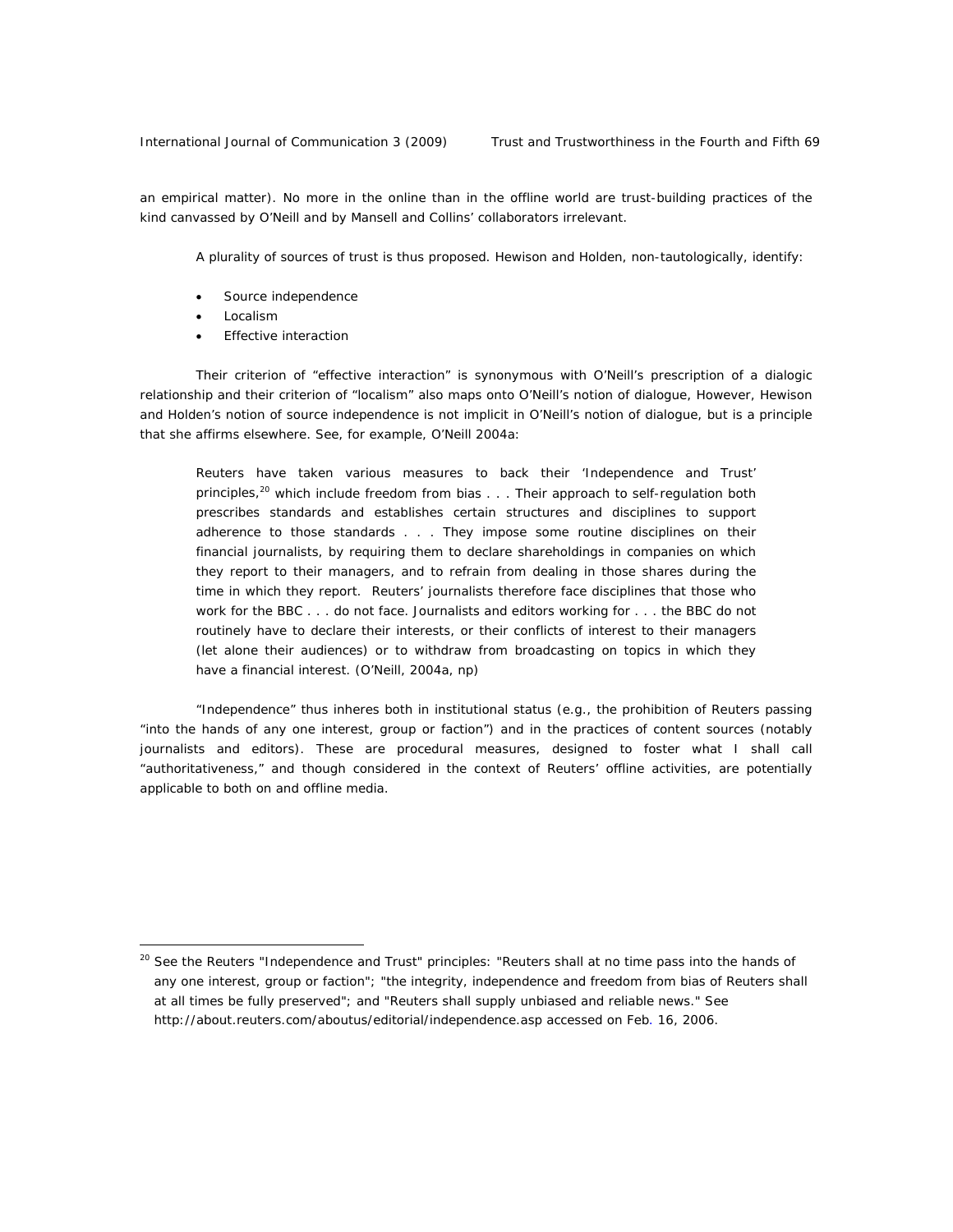#### *Trust, Accountability and On and Offline Media*

Trust hitherto has rested with established media brands. Because information is an "experience good,<sup>"21</sup> the reputation of providers is likely to be decisive in determining consumption and use. There are thus formidable advantages for incumbents for, almost by definition, it's "legacy" providers that currently enjoy the highest levels of public trust. The UK public, for example, tends to trust the BBC more than other media. The BBC's own claim that "The public trusts BBC news more than that of any other news provider" (BBC, 2004, p. 45) was supported by a YouGov poll (conducted in January 2005) which found<sup>22</sup> that the BBC is "still the most trusted for news."<sup>23</sup> The 2005 YouGov finding was itself echoed by the greater trust invested in BBC journalists (when compared to ITV and Sky journalists) found by YouGov's 2007 poll cited earlier.

The BBC has proposed that the trust it enjoys is fungible and provides a basis for assuming a role as gatekeeper in filtering other providers' content: as the wider UK news environment is becoming more crowded and confusing, the BBC has claimed that its role as a 'trusted guide' will become increasingly important (BBC, 2004, p. 8). The Alexa rankings for UK Internet "top sites" (http://www.alexa.com/site/ds/top\_sites?cc=GB&ts\_mode=country&lang=none accessed on June 19, 2008) identified the BBC as the top media site (ranked seventh, after search and virtual community sites such as Google and Facebook) followed by well-established and generally well-reputed sites established by UK national daily newspapers: that is, by the *Guardian Unlimited* (ranked 24th) and *The Times* and the Daily Telegraph (ranked 42nd and 43rd). The "page strength" ranking site SEOmoz<sup>24</sup> rated the BBC and online *Daily Telegraph* sites 10/10, while the online *Guardian* earned a rating of 9/10, and *The Times* 8.5/10. All were, therefore, "Among the most popular and important sites/pages on the Web; you've achieved near legendary status." These ratings suggest both the importance of incumbency and its fungibility across platforms.

Although O'Neill constructs trust as a product of dialogue, that is, as an attribute engendered through contact and the resulting ability to check and verify propositions and to hold trust claimants to account, she distinguishes between traditional and modern practices of trust. Dialogue is characteristic of trust construction in traditional societies whereas trust building, in modern societies, is based on formal

 $^{21}$  A term attributed to Nelson (1970), but which signifies a much-used concept, referring to information gaps or deficits, particularly in information economics and policy (see, for example, Davies, 1999 and 2005, Graham and Davies, 1997, in respect to public service broadcasting). de Long and Froomkin (1999) develop a similar notion, contending that a key element in the difference between "new" (information) and "old" (tangible goods) economics is the inherent lack of transparency in new economics.

<sup>&</sup>lt;sup>22</sup> YouGov press release at http://www.yougov.com/archives/pdf/OMI050101003\_2.pdf accessed on Feb. 27, 2006.

<sup>&</sup>lt;sup>23</sup> But see Aitken, 2007.

<sup>&</sup>lt;sup>24</sup> See www.seomoz.org. Page Strength scores are determined by collecting data from external sources such as Yahoo, Alexa, and Google. SEOmoz collects this data tens of thousands of times a day . . . See http://www.seomoz.org/dp/page-strength-faq accessed on Dec. 12, 2008.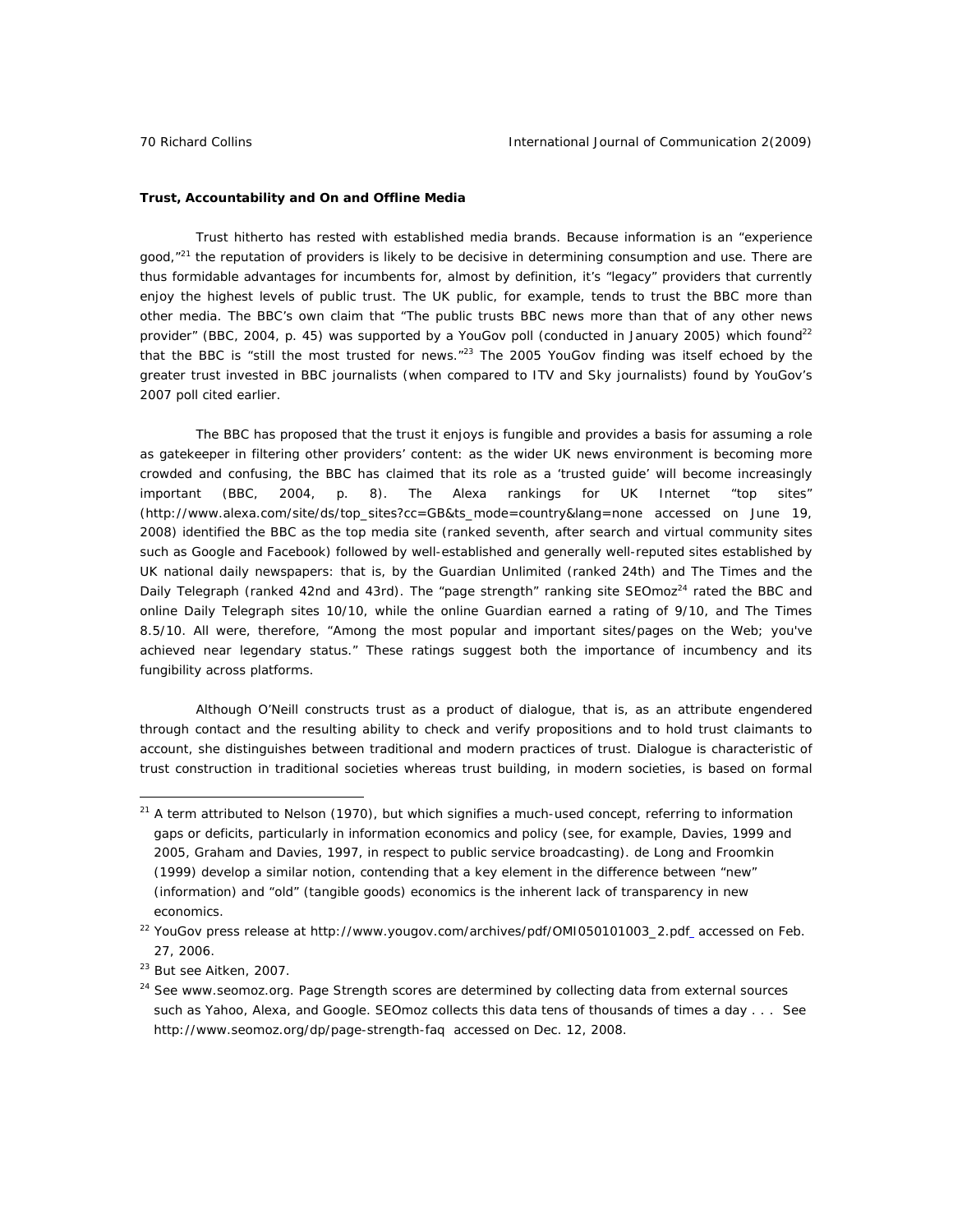structures of accountability and powers of sanction. This is because large-scale (modern) societies cannot generate a generalised trust through the face-to-face contact assumed to underpin its generation in families and in traditional societies. The mass media are thus seen as one of the main contemporary agencies through which power holders are held to account and through which trust is, or ought to be, built. They stand in for the face-to-face, dialogic contact deemed to underpin trust in traditional societies and do the checking out of strangers and institutions, testing of credentials, and authentication of sources that enable us, at best, "to place trust with discrimination." (O'Neill, 2002 at http://www.bbc.co.uk/print/radio4/reith2002/lecture5.shtml?print accessed on Dec. 12,2008). At its most sober (and, therefore, little known), this holding to account may be seen on Channel 4's (a UK public service television channel) excellent fact-checking Web site, where the evidence stated, or implied, in politicians' claims is subjected to verification — see http://www.channel4.com/news/factcheck/ accessed on Dec. 12,2008. The media's function of holding to account can be seen manifested more vividly in headlines such as those sported in the UK "tabloid" *The Sun*: for example, (Feb. 9, 1995) *I was bedded by head. Vice girl Sally tells all.* Also, (Feb. 8, 2008) *What a Burkha. Archbishop wants Muslim law in UK.* The examples of Channel 4 and *The Sun* suggest that trust can be differential and conditional: I may trust Channel 4 more than *The Sun*, though I may trust *The Sun* completely when it reports cricket scores, but be more cautious when it asserts that *Archbishop wants Muslim law in UK.* 

But the extent to which the media may be effective instruments through which social actors can be held to account depends on how far the media themselves are trusted. Trusted media are those to whose account of the world users give credence over the long term. And though this credence and credibility resides principally in the extent to which media's representations of the world consistently are found to be reliable, the extent to which and manner by which the media are themselves held to account also sustains, or undermines, their credibility and thus their trustworthiness. Here I draw on Warnock's (1974) distinction between giving an account and being held to account as separate and complementary aspects of accountability. Such holding of the media to account may be through any or all of the institutions of law, competition, and regulation external to the media, as well as through endogenous professional norms, self-regulatory practices and institutions such as readers' editors and media ombudsmen through which stakeholders can hold the media to account (and through which the media may give an account of themselves). Such mechanisms correspond to O'Neill's "modern" paradigm, where trustworthiness is constructed through formal institutional structures of holding to account, including through the exercise of sanctions. They do not acknowledge the possibilities of a return to what O'Neill called the methods of the "Kings of old" permitted by the dialogic character of Web 2.0 applications.

Barriers to entry have fallen, new providers have entered the digital world, and a new form of provision,<sup>25</sup> variously called interactive,<sup>26</sup> "Web 2.0"<sup>27</sup> user-generated content, or "pull" content, (which

 $25$  Whereby users can post and amend content.

<sup>&</sup>lt;sup>26</sup> Although it focuses on established "legacy" media such as music, films, television, games, radio, magazine newspaper and book publishing (reflecting the authors' remit to consider the "exploitation of digital content" (p 11), i.e., of established media, see the study for the European Commission "*Interactive content and convergence: Implications for the information society."* At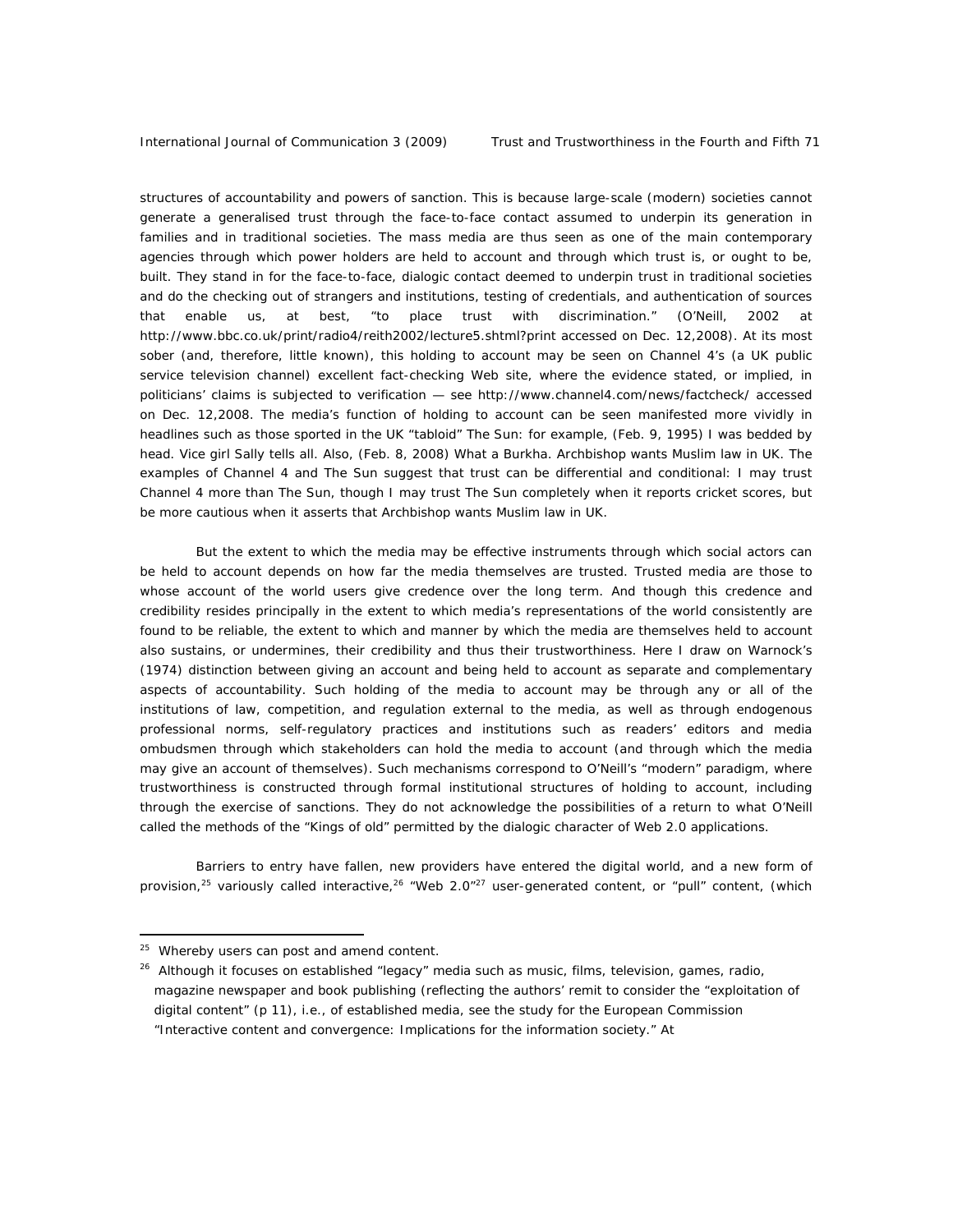exhibits O'Reilly's network effect "to get better the more people use them"<sup>28</sup>) is now becoming both pervasive and indispensible. The dialogic potentiality of Web 2.0 media may mitigate, if not solve, some of the problems of trust that beset "one to many" mass media. To make such a claim may seem unusual in the context of the general emphasis of Internet studies which predominantly addresses the perceived problems and damaging potentiality of the media and the Internet in particular. There can be no doubt that there are significant negative issues to be addressed: fraud, spam, phishing, and the dissemination of potentially harmful and/or offensive material (see, *inter alia*, Byron, 2008, Mansell & Collins, 2005), but attention to these has masked general recognition of the positive potential of the Internet and the trustenhancing capabilities of networked online collaboration.

*Slashdot* provides an outstanding example of how these network effects, or "participating user relationships" (Jones, 2007, p. 177), can build trust and authority.

*Slashdot.org* was one of the first sites to build trustworthiness on contributors' input by appointing contributors as moderators who are empowered to award "karma" points to other contributors. The level of "karma" determines the salience of contributors' postings and karma scores may (if users of the site so wish) trigger filters, enabling readers to exclude postings with low karma from those presented to them (see http://slashdot.org/faq/com-mod.shtml#cm600 accessed on Dec. 12, 2008). *Slashdot* has thus a self-regulating and ranking system that is based on peer review and ranking. As Tony Curzon-Price, Chief Editor of *openDemocracy*,<sup>29</sup> stated, (interview June 27, 2008) "something like this carries over to all successful online communities." The buyer ranking of sellers on eBay also exemplifies such network effects or "participating user relationships" (Jones, 2007, p. 177).

Although procedurally different, this Web 2.0 peer review and ranking system is analogous to badging — long established in the scholarly community. Badging identifies those most strongly legitimised in the scholarly community: professors outrank readers, readers outrank lecturers, doctors outrank masters and Harvard, Princeton, Cambridge, and so on outrank the Open University. Such badging systems are fallible, but perhaps no less fallible than other, generally well-merited ranking systems. Just as the generally high esteem ceded to the journalism of *The New York Times* (NYT) does not invariably mean that NYT journalists adhere to the highest professional standards, so a Harvard professorial pedigree does not mean infallibility. But such peer-reviewed badging systems are often rightly successful in building and maintaining trust.

<sup>27</sup> See http://en.wikipedia.org/wiki/Web\_2 accessed on March 6, 2007.

28*[Web 2.0 Compact Definition: Trying Again.](http://radar.oreilly.com/archives/2006/12/web_20_compact.html)* At

http://ec.europa.eu/information\_society/eeurope/i2010/docs/studies/interactive\_content\_ec2006\_final report.pdf accessed on March 10, 2007.

http://radar.oreilly.com/archives/2006/12/web\_20\_compact.html accessed on March 6, 2007.

<sup>&</sup>lt;sup>29</sup> A highly reputed UK-based e-zine. See www.openDemocracy.net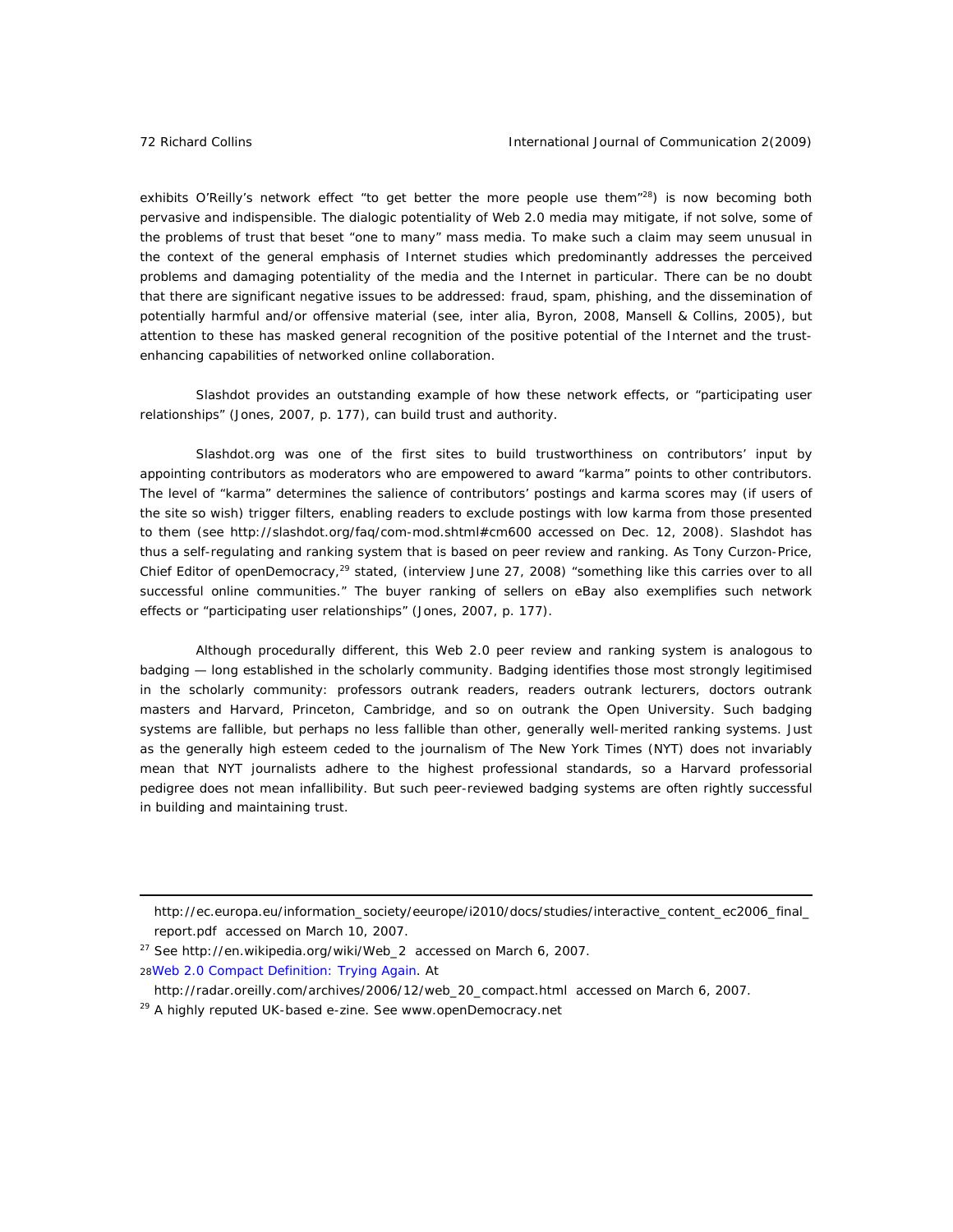#### *Web 2.0*

 $\overline{a}$ 

Dutton (2007, p. 2) has referred to the Internet as a "fifth estate," providing a "new form of social accountability," and the rhetorical power of his metaphor directs attention to its substantive, dialogic root in what he names as the fifth estate's "online interaction between ever-changing networks of individuals" (Dutton, 2007, p. 16): an interaction characteristic of Web 2.0. The most striking example of a Web 2.0 application/service is *Wikipedia*. Alexa testifies to the extent to which UK Internet users have adopted *Wikipedia,* ranking it (March 21, 2008) as the 10th most visited Internet site; SEOmoz rates it at 9/10. At its best, *Wikipedia* accelerates and makes more extensive and inclusive the collaborative processes of peer review, critique, factual correction, and consensus building that underpin offline scholarship. It has, at least potentially, an intrinsic self-correcting capacity. But at its worst (though this worst seems scarcely different to similarly abusive behaviour offline) *Wikipedia* is prey to systematic falsification and bias. Not surprisingly, controversy over how far *Wikipedia* (and user-generated content in general) can be trusted is rife, $30$  and it has been the object of much odium expressed by professional journalists.

The UK House of Lords' Communications Select Committee Inquiry on the Ownership of the News of 2007/8 elicited the comment from Pierre Le Sourd, the London Bureau Editor for *Agence France Presse*: "We have a written rule inside our company which forbids any journalist from using Wikipedia. We have the same thing, which has been updated last week, for Facebook because there was an incident last week with Bilawal Bhutto in Oxford where some newspaper picked up some pictures on the Facebook site about Mr Bhutto which turned out to be fake" (House of Lords, 2008, p. 30). M. Le Sourd's judgment was foreshadowed by Richard Dixon, the revise (*sic*) editor of *The Times*, who stated his "default position" to be "every article on Wikipedia is rubbish." He asked, "Why trust the vagaries of Wikipedia when there are Web stalwarts such as the BBC, Know UK, the Internet Movie Data Base and the Ordnance Survey?"

Dixon perhaps spoils his case by citing the *Internet Movie Data Base* (at http://imdb.com) which, though now owned by Amazon, began as a "Web 2.0" "wiki"-type collaboration and uses a database which was, to a significant extent, user generated. Moreover, few of the sources Dixon cites are as readily accessible as *Wikipedia*. In theory, *KnowUK* is available to any registered user of a public library in the UK, but its log-on and security procedures have defeated more than one potential user. *The Ordnance Survey* makes its maps available free online (but non-printable) only up to scale 1:25000 — in many respects, *Google*'s free at the point of use maps and satellite imagery<sup>31</sup> serve users better. And the BBC's massive (estimated at 6m pages) Web site is fully accessible only to users with a UK IP address — even

<sup>30</sup> Cited in "*You couldn't make it up*" by Jenny Kleeman, first published in hard copy in "*times2*" on March 2,, 2007. At

http://women.timesonline.co.uk/tol/life\_and\_style/women/the\_way\_we\_live/article1457697.ece accessed on March 7, 2007. See also the BBC's report of Jaron Lanier's charge that contributors to "Web 2.0" sites adopt a "mob mentality" at http://news.bbc.co.uk/1/hi/technology/6379621.stm accessed on March 15, 2007.

<sup>31</sup> For example, at http://maps.google.co.uk/maps?ie=UTF-8&oe=UTF-8&hl=en&tab=wl&q= accessed on May 14, 2007.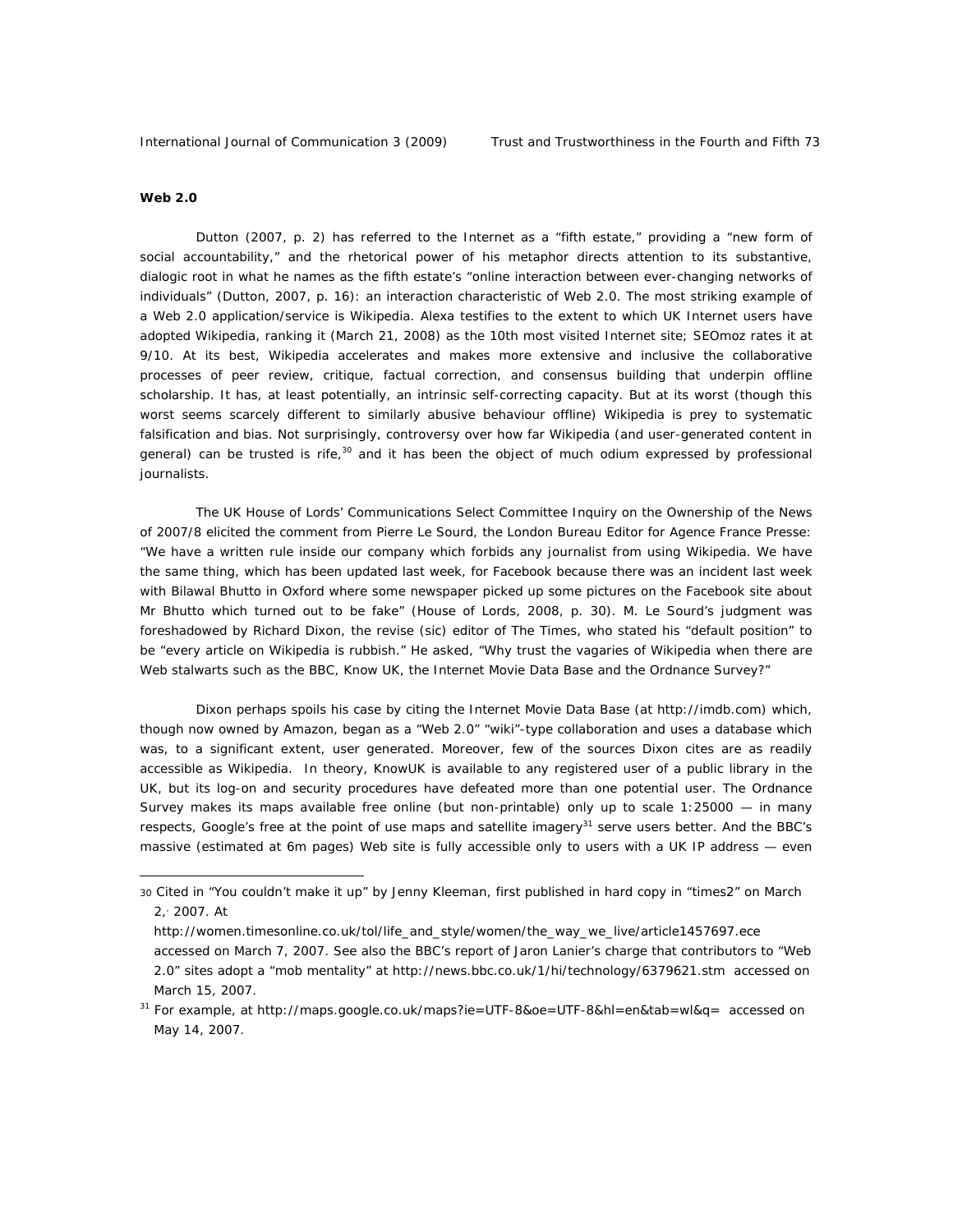though BBC licence fee payers sometimes travel beyond the borders of the UK! However, Dixon is surely right to point to institutions such as these, each with well-established, supply-side norms of professional practice in information collection, processing, and presentation, providing a potentially authoritative alternative to Web 2.0 sources of content — though the *Ordnance Survey's* exclusion of "sensitive" locations (such as military establishments) from its maps and a succession of challenges to the BBC's authority $32$  suggest that "gold standard" sources are not always unimpeachable.

Le Sourd's and Dixon's statements represent a familiar negative professional journalistic reflex, as "networked"<sup>33</sup> or "distributed"<sup>34</sup> journalism changes news consumption as well as news gathering and editorial practices, and exemplify both an understandable defensive interest — well-captured in Greenslade's speculation that "We are surely moving towards a situation in which relatively small 'core' staffs will process material from freelances and/or citizen journalists, bloggers, whatever" (Greenslade, 2007) — and a proper professional concern for the quality of news. Their responses represent one perspective in an often thoughtful and usually vigorous debate among journalists,<sup>35</sup> but only one perspective. Others have embraced the networked Web 2.0 model anathematised by Le Sourd and Dixon. An issue of general importance arises from this discussion: we may identify two sources of authority, and potential trustworthiness, in information, both of which are, in different ways, reliant on peer consensus. The first employs user review to establish authority (with a corresponding expectation that authors will revise and amend in the light of convincing peer commentary). The supply-side, biased second type of authority derives from authors' status as experts, a status which is, in turn, based on adherence to proven procedures and practices which have been found to promote a high level of correspondence between the real world and its representation. In fact, there are seldom pure instances of either form of authentication — most public information is authenticated through a combination, in varying degrees, of both methods.

#### *Authority and Trustworthiness*

 $\overline{a}$ 

There is thus no necessary incompatibility between "Web 2.0," "wiki" information generation and authentication and use of the procedures that have underpinned successful operations such as the BBC's and the *Ordnance Survey*'s. Information may both be user generated and also be compiled and produced, using procedures deemed likely to engender trustworthiness. Indeed, many sites including the *IMDb, Wikipedia* and a noteworthy UK-based content site www.openDemocracy.net combine user-generated content with expert editorial origination and amendment of content. However, despite the precarious economic position of some online content providers, the translation of dominant "legacy media" from the

<sup>&</sup>lt;sup>32</sup> See, for example, the Hutton Report (Hutton 2004) and studies commissioned by the BBC Governors, such as the Review of European Union coverage, Israeli-Palestinian impartiality review, etc. See http://www.bbcgovernorsarchive.co.uk/docs/reviews.html accessed on March 12, 2007.

<sup>&</sup>lt;sup>33</sup> Charlie Beckett's term; see Beckett, 2008 and 2008a.

<sup>&</sup>lt;sup>34</sup> Paul Bradshaw's term; see http://onlinejournalismblog.com/2007/10/02/a-model-for-the-21st-centurynewsroom-pt2-distributed-journalism/ accessed on Dec. 12, 2008.

 $35$  See, for example, Roy Greenslade's and Paul Bradshaw's blogs at

http://blogs.guardian.co.uk/greenslade and http://onlinejournalismblog.files.wordpress.com accessed on Dec. 12, 2008.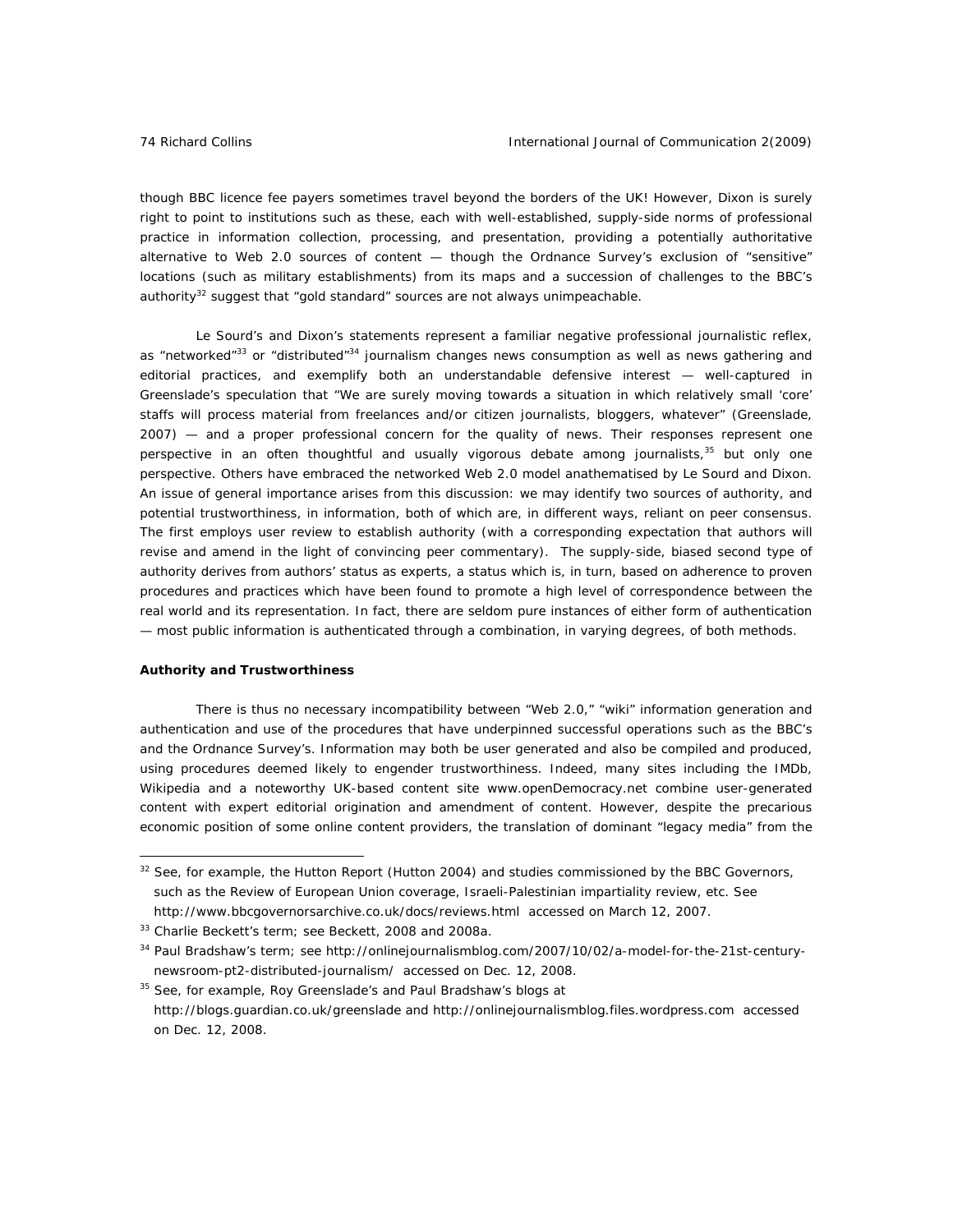analogue world to the digital world co-exists with the emergence of some striking new entrants. New voices range from individual blogs, contributions to social networking (see, *inter alia,*  http://www.bebo.com/ and http://technorati.com/), user-generated content sites (see, *inter alia,* www.youtube.com) to online media modelled on offline equivalents (for example, "*The First Post*" at http://www.thefirstpost.co.uk/). However, despite the rapid proliferation of user-generated sites, only a small proportion of UK Internet users actually post content<sup>36</sup> and only 15% use "newspapers or news services" different from those they use offline (OxIS, 2007, p. 69).

Interesting intermediate content sites, with neither the idiosyncratic character of blogs nor the traditional one to many "push" character of sites such as "*The First Post,*" include sites which collectively construct authoritative content through deliberation and/or "natural selection." A well-established group blog of this kind, which creatively expands a public sphere of expert (often nerdy) comment and debate on media regulation and policy, is *OfcomWatch* (www.ofcomwatch.co.uk). Another comparable example is the blog on European media and communications policy *contentandcarrier* (www.contentandcarrier.eu). The UK Citizens Online Democracy (UKCOD), a charity, provides another type of hybrid Web site "mysociety" (www.mysociety.org.uk), which, in turn, enables people to build "Web sites which give people simple, tangible benefits in the civic and community aspects of their lives" (from http://www.ukcod.org.uk/UK\_Citizens\_Online\_Democracy on June 19, 2007), notably by enhancing citizens' ability to secure information so that they can act more effectively as citizens and hold their representatives (including Members of Parliament) to account. "Wiki" sites, and the multilingual $3^7$ *Wikipedia* (www.wikipedia.org) are further deservedly well-known examples of this intermediate type of content site.

#### *Dialogue in Online Content Provision — Some UK Examples*

 $\overline{a}$ 

*Wikipedia* strikingly exemplifies the possibilities of the so-called "Web 2.0" whereby the interaction of users generates content, exchange, collective deliberation, and debate. "Wiki" essentially speeds up and opens up the processes of peer review and construction of an expert consensus that has underpinned the production and sanctification of knowledge. It remains to be seen how far the "wiki" model of open access will supplant the more orderly and structured construction of expert consensus which has characterised established expert repositories of knowledge such as the "*Encyclopaedia Britannica*,"<sup>38</sup> but, though there have been egregious cases of abuse<sup>39</sup> of the openness of the wiki process,

<sup>&</sup>lt;sup>36</sup> The Oxford Internet Survey for 2007 found that 28% of UK users have posted images on the Web, 16% have tried to establish a Web site, 15% have a Web site, and 12% write a blog (OxIS, 2007, pp. 54 & 61).

<sup>37</sup> *Wikipedia* claims entries in 250 languages (including the constructed language Klingon http://en.wikipedia.org/wiki/Klingon\_language accessed on Feb. 27, 2007, Bavarian, Cornish, Lombard, Occitan, Sorbian & Veneta http://www.wikipedia.org/ accessed on Feb. 27, 2007).

<sup>38</sup> See the report of "*Nature*"s comparative evaluation of the accuracy of Wikipedia and the "*Encyclopaedia Britannica*" at http://www.nature.com/news/2005/051212/full/438900a.html accessed on May 14, 2007. "*Nature*" found "the difference in accuracy was not particularly great."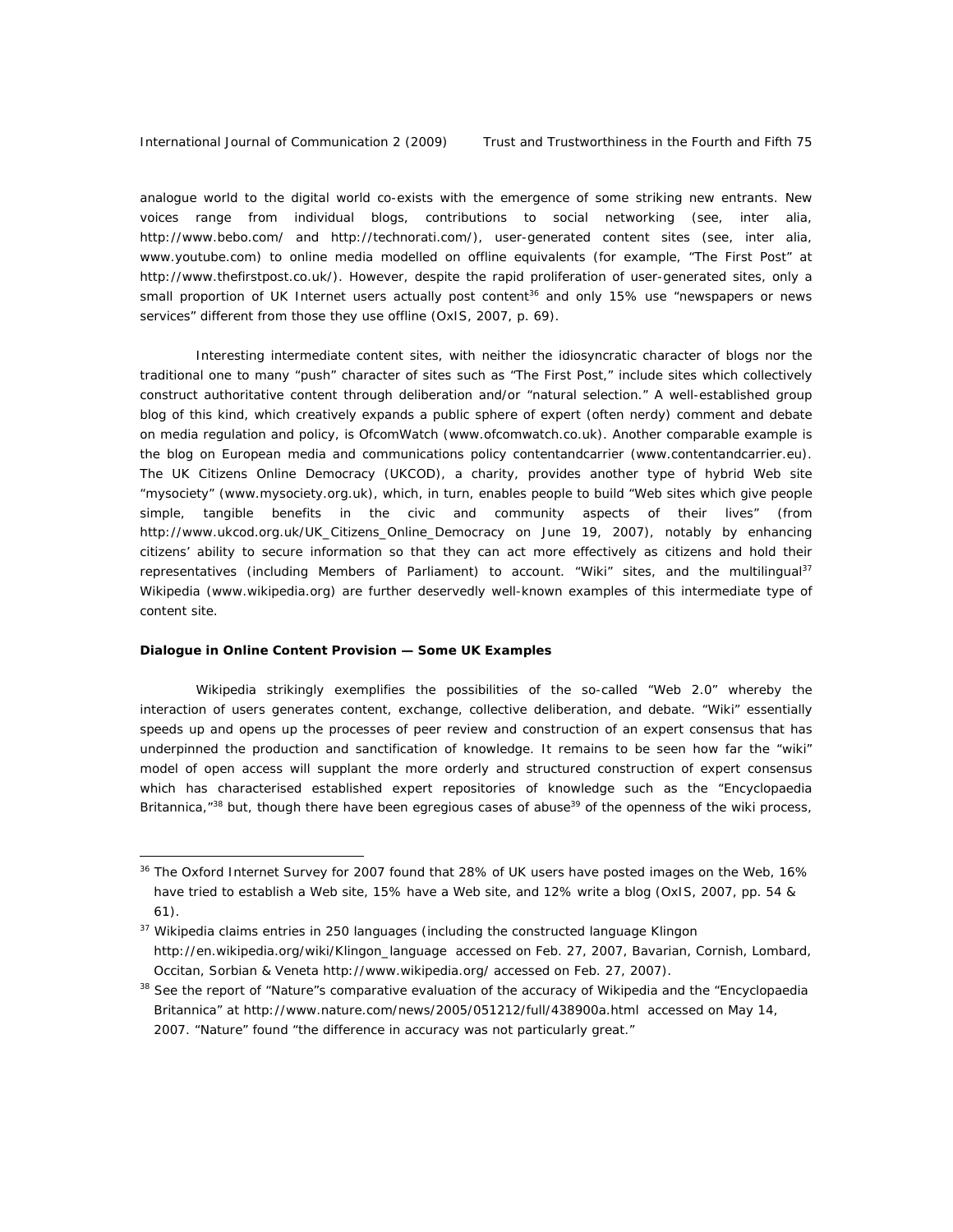there seems no reason to doubt the robustness of the general model, as a variety of new entrants, which have seized the opportunities of digital online provision, have demonstrated. These have settled on varying mixes between dialogic, Web 2.0, and formal, supply-side systems of authority and trustworthiness generation.

Consider these examples of current UK online providers<sup>40</sup> variously using text, audio, and video.<sup>41</sup>

- *The Independent Media Centre UK (Indymedia)*
- *Interworld Radio (IWR)*
- *OpenDemocracy*
- *18 Doughty Street*

The *Independent Media Centre UK (Indymedia)* runs a moderated "Web 2.0" site with a commitment to "a world based on freedom, cooperation, justice and solidarity, and against environmental degradation, neoliberal exploitation, racism and patriarchy."<sup>42</sup> *Indymedia* is a moderated site, but which invites everybody to add their own comments at the end of each article. Comments can be used to:

- State an opinion about any given posting.
- Add information.

 $\overline{a}$ 

- Correct inaccurate or malicious information.
- Rectify misinformation.<sup>43</sup>

This invests *Indymedia* content with the transparency claimed by Malter (2001): "Readers can see editorial decisions being made by others. They can see how to get involved and help make editorial decisions." *Indymedia* is a global movement and, as the UK site claims:

Independent DIY media projects are spreading around the planet at unprecedented speed. Triggered by discontent with the mainstream media and supported by the widespread availability of media technologies, groups all over the world are creating their own channels of information and distribution in order to bypass the (mainstream) corporate media. The idea behind most of these projects is to create open platforms to which everyone can contribute - not only a small media elite with their particular

<sup>39</sup> See, *inter alia,* http://www.concurringopinions.com/archives/2006/01/wikipeding\_cong.html and/or http://blogs.zdnet.com/Ou/?p=152 accessed on Feb. 27, 2007.

<sup>&</sup>lt;sup>40</sup> The absence of systematic, international, comparative data on the issues addressed in this paper makes many of my arguments reliant on anecdotal and possibly unrepresentative data.

 $41$  These examples are not necessarily representative  $-$  they are cited because they are known to the author and have not been selected as a representative sample of the total population of similar sites.

<sup>42</sup> From http://www.indymedia.org.uk/en/static/mission.html accessed on March 8, 2007.

<sup>43</sup> From http://www.indymedia.org.uk/en/static/editorial.html accessed on March 8, 2007.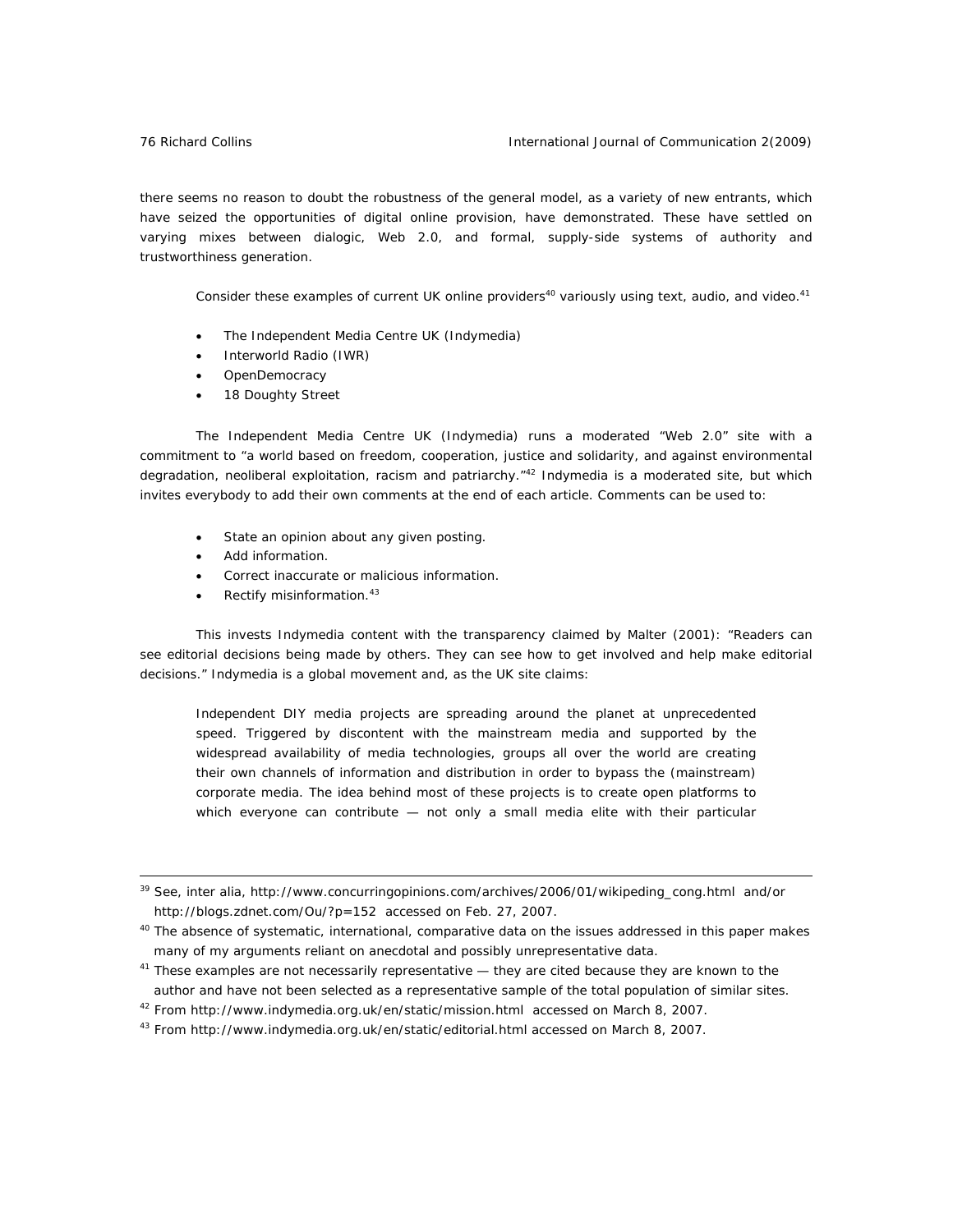interests.44 By eliminating the classic division between professional producers and passive audience, many issues and discussions that were previously suppressed become visible and available.<sup>45</sup>

In classic "Web 2.0" fashion, Indymedia claims that its open, interactive site "erodes the dividing line between reporters and reported, between active producers and passive audience: people are enabled to speak for themselves."46 Nonetheless, *Indymedia* is clearly a media source with a *parti pris*  transparency may be necessary for trustworthiness, but is not necessarily sufficient for it.

A further case in point is the UK news and comment site *openDemocracy*  (www.opendemocracy.net), which began in 2001, as a non-profit, interactive news, comment, and deliberation site. *openDemocracy* is distinguished by its use of writers from the localities under consideration, "we use African writers when an African issue is under consideration," by its commitment to "non metropolitan voices," ". . . we don't publish on the basis of a metropolitan outlook," and by its dialogic and debate format, "we typically commission more than one piece" and "we still regard ourselves as a debate site" (Hilton interview, Feb. 7, 2007<sup>47</sup>). SEOmoz ranked *openDemocracy* 9/10 and Alexa ranked the site 3,071 among UK users.

*OpenDemocracy* is, of course, not the only new voice to find expression through digital interactive media. But there are few other new digital content sites of the range and authoritativeness of *openDemocracy* which so successfully utilise the potential of the Internet for dialogue and collective deliberation. Hilton (interviewed Feb. 7, 2007) identified only one further European exemplar: *Safe Democracy* (see http://english.safe-democracy.org/ on Feb. 7, 2007) in Spain, but *Safe Democracy* appears, at least in the English language version, to be less interactive and dialogic than *openDemocracy*.

*Wikinews* provides much better grounds for critiques such as those of Le Sourd and Dixon than does *Wikipedia*. *Wikinews* has not attained the salience of its parent — the SEOmoz ranking for en.wikinews.org is 5.5/10 with the comment: "Your site is having an impact and may even be a leader in your field (depending on how big or small that field is). Keep on this path; it's clear that the effort you've put in is producing results" — nor *Wikipedia*'s reputation (albeit disputed by those such as Le Sourd and Dixon). As Tony Curzon-Price stated (interview June 27, 2008), Wikipedia has "the luxury of moving slowly." *Wikipedia* has c5, 000 fact checkers (though fewer than 30 paid staff) who flag items in reports as requiring corroboration or their source identified, and who lock pages when abuse is suspected. It is, for Curzon-Price, "a self-regulatory, self-selecting and self-validating community," operating a "quasiindustrialised *clearly* defined process." Whereas *Wikinews* has many fewer such quality controllers and

<sup>44</sup> *Interworld Radio* (IWR) provides a similar service to *Indymedia*, using the Web to distribute soundbased information aimed at making "a difference to people's lives by giving them access to information, stimulating debate, and improving communication." From

http://www.interworldradio.net/about/mission.asp accessed on March 8, 2007.

<sup>45</sup> From http://www.indymedia.org.uk/en/static/about\_us.html accessed on March 8, 2007.

<sup>46</sup> From http://www.indymedia.org.uk/en/static/mission.html accessed on March 8, 2007.

<sup>47</sup> Isabel Hilton was editor in chief of *openDemocracy* at the time of the interview.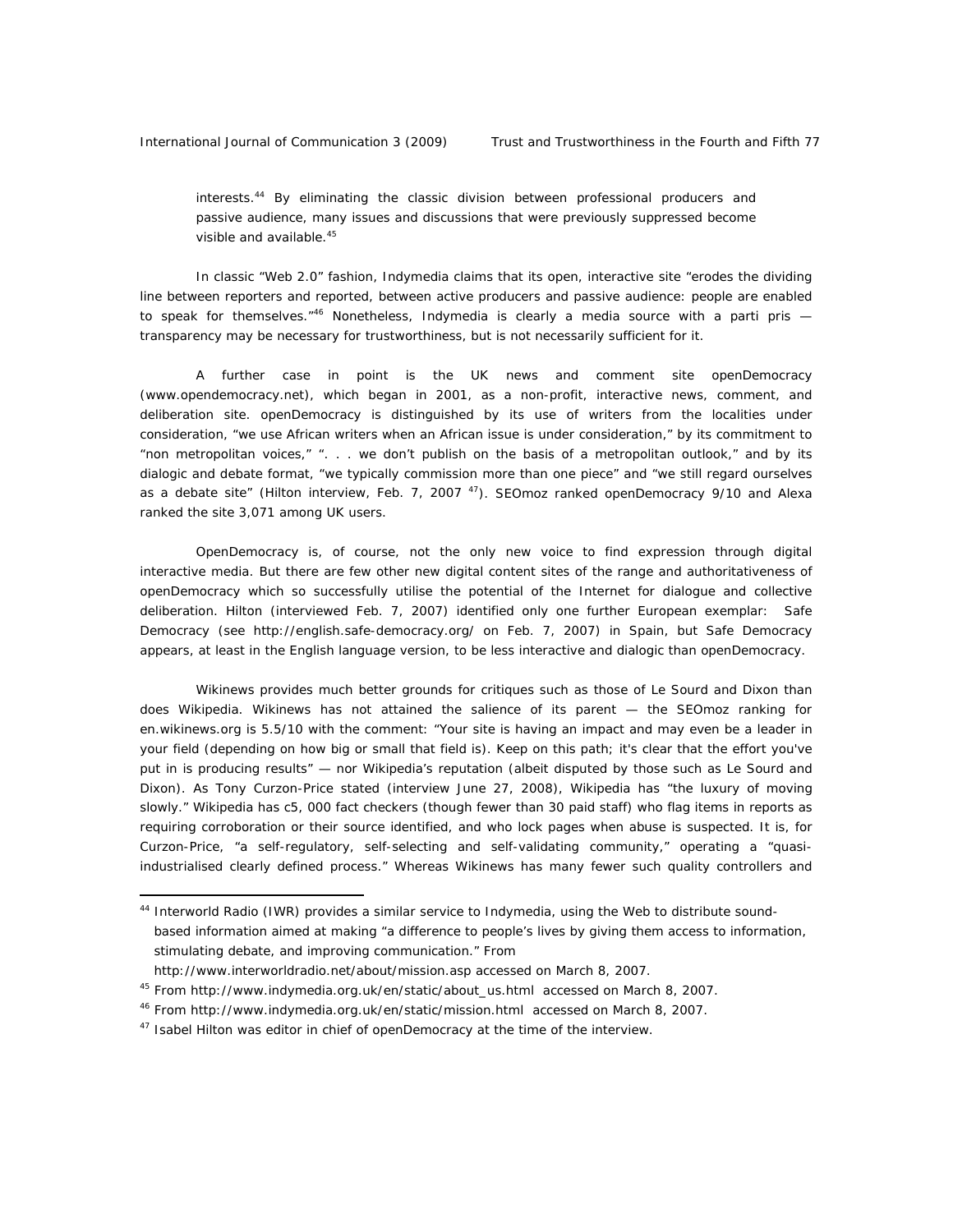lacks the "luxury of moving slowly" and is of "extremely variable quality" and "falls apart quite quickly." Moreover, as McIntosh (2008, pp. 206-207) relates, *Wikinews* has been subject to egregious "troll"ish behaviour by partisan interveners such as "Neutralizer" and "MrMiscellanious.*" (sic)*

Both *Wikipedia* and *Wikinews* are more transparent in important respects than are most offline media: readers of all stories can "go behind" the stories to see the history of their editing, their source, and the sources on which contributors have drawn.<sup>48</sup> Transparency does not necessarily establish authority; for example, it does little to enhance *Wikinews*' authority and often reveals no more than *Wikinews'* reliance on established offline news sources. For example, on June 27, 2008 (timelined at 1500 UTC time) *Wikinews* Main (front) page stories and sources were as follows: *[U.S. Supreme Court rules DC](http://en.wikinews.org/wiki/US_Supreme_Court_rules_DC_gun_ban_unconstitutional) [gun ban unconstitutional](http://en.wikinews.org/wiki/US_Supreme_Court_rules_DC_gun_ban_unconstitutional)* (sourced from CNN and ABC news and the transcripts of "[District of Columbia et](http://www.scotusblog.com/wp/wp-content/uploads/2008/06/07-290.pdf)  [al. v. Heller,](http://www.scotusblog.com/wp/wp-content/uploads/2008/06/07-290.pdf)" [Supreme Court of the United States,](http://en.wikipedia.org/wiki/Supreme_Court_of_the_United_States) June 26, 2008; ["Shelly Parker, et al., v. District of](http://pacer.cadc.uscourts.gov/docs/common/opinions/200703/04-7041a.pdf)  [Columbia and Adrian M. Fenty, Mayor of the District of Columbia.](http://pacer.cadc.uscourts.gov/docs/common/opinions/200703/04-7041a.pdf)" [United States Court of Appeals for the](http://en.wikipedia.org/wiki/United_States_Court_of_Appeals_for_the_District_of_Columbia_Circuit) [District of Columbia Circuit](http://en.wikipedia.org/wiki/United_States_Court_of_Appeals_for_the_District_of_Columbia_Circuit), March 9, 2007; ["Government Reform to Review D.C.'s Handgun Ban.](http://tomdavis.house.gov/cgi-data/news/files/191.shtml)" [Congressman Tom Davis](http://en.wikipedia.org/wiki/Congressman_Tom_Davis), June 28, 2005) *[U.S. will remove 'terror' tag on North Korea](http://en.wikinews.org/wiki/US_will_remove_%27terror%27_tag_on_North_Korea)* (sourced from Fox and Al Jazeera English news). *[Mugabe says he's open to talks with Zimbabwe opposition](http://en.wikinews.org/wiki/Mugabe_says_he%27s_open_to_talks_with_Zimbabwe_opposition)* (sourced from *[Associated Press,](http://en.wikipedia.org/wiki/Associated_Press) Bloomberg, [Agence France-Presse,](http://en.wikipedia.org/wiki/Agence_France-Presse) [The Times](http://en.wikipedia.org/wiki/The_Times)* and the [Ghana Broadcasting](http://en.wikipedia.org/wiki/Ghana_Broadcasting_Corporation) [Corporation](http://en.wikipedia.org/wiki/Ghana_Broadcasting_Corporation)). *[EU regulation prevents sale of 'small' kiwi fruit in Bristol shop](http://en.wikinews.org/wiki/EU_regulation_prevents_sale_of_%27small%27_kiwi_fruit_in_Bristol_shop)* (sourced from BBC News Online and *[The Daily Telegraph\)](http://en.wikipedia.org/wiki/The_Daily_Telegraph)*.

Nonetheless, the growth of "citizen" or "networked" journalism (see *inter alia* Beckett, 2008), where both the contributions of non-professional journalists to news gathering and formulation and, crucially, the "wiki"-like fact checking and dialogic verification of the output of professional journalists, can, Beckett claims, "help the news media address the crisis of trust in journalism as a way of re-building its relevance and authority" (Beckett, 2008, p. 62). Beckett gives a powerful instance of this process, referring to Reuters' response to that revelation, on the political blog *Little Green Footballs*  (www.littlegreenfootballs.com), that a Reuters' news photograph had been faked (see Beckett, 2008, p. 63). Reuters' own internal verification processes had not identified this falsification, but once it had been identified by *Little Green Footballs*, Reuters rectified the error and revised its own procedures.

#### *Supply-Side Measures to Foster Trust*

 $\overline{a}$ 

Parallel to successful Web 2.0 content services based on dialogic models of trust building, other supply-side initiatives to enhance trustworthiness of on and offline media have also grown. In the online domain, these have largely responded to public disquiet about the perceived potential of the Internet to expose children and young people to harmful content and contacts. The UK Byron Review's proposal for "better self regulation" (Byron, 2008, p. 3) and the successful establishment of the self-regulatory

<sup>48</sup> An intriguing, but uncommon, equivalent is the Webcast of the editorial conference of the *Liverpool Daily Post* editorial news conference. Accessed on Dec. 12, 1008 from http://www.journalism.co.uk/2/articles/531562.php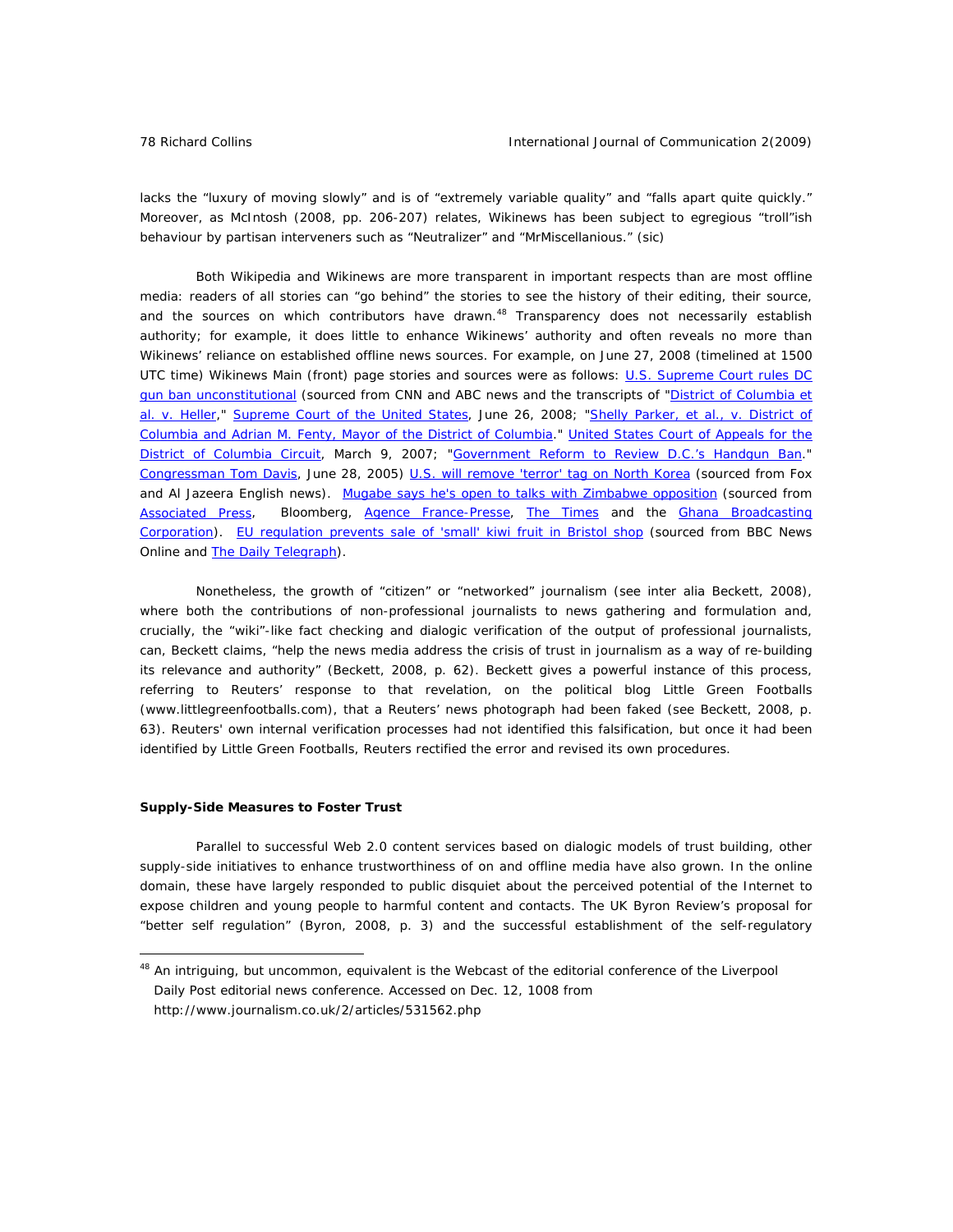Internet Watch Foundation (IWF) are cases in point.<sup>49</sup> But there have been few equivalents in online media to the (slow) growth in offline media of supply-side measures such as editorial and journalistic codes, independent spokespersons, and readers' editors/media ombudsman to enhance the authority and trustworthiness of news and other information services.

The intrinsic properties of one to many, one-way, offline mass media mean that there are few opportunities for trust building through the dialogic Web 2.0-like methods that are available online. It is, therefore, unsurprising that development of supply-side measures of trust enhancement is most evident in offline media, though it has to be acknowledged that their growth in the UK is both uneven and poorly generalised.<sup>50</sup> Indeed, Onora O'Neill has argued that "newspaper journalists face few disciplines that support public trust" (2002a, p. 175): "There are no enforceable requirements for accuracy or coverage and balance; there are no enforceable requirements to refrain from writing on subjects of which they are ignorant; there are no enforceable requirements to distinguish reporting from commentary . . . . There is a well-guarded 'right' to hide sources, that can be used to obstruct the reader's ability to tell whether there is any sources whatsoever, or (if there is) whether it can be trusted" (O'Neill, 2002a, p. 176). And where more exacting norms are mandated (e.g., in the BBC), O'Neill argues that these are "less demanding than those that apply in the professions or the public sector" (O'Neill, 2002a, p. 176). Fundamental is the obligation to "reject deception" (O'Neill, 2002a, p. 185) and "the habitual failure" of the media to provide readers (*sic*) with the "means of checking and interpreting what they are reading" (O'Neill, 2002a, p. 186).

O'Neill's fingering of the potential deficiencies of the BBC's norms was prescient. In July 2008, Ofcom fined the BBC £400,000 for eight separate breaches of the Ofcom programme codes.<sup>51</sup> Ofcom commented, "In each of these cases the BBC deceived its audience by faking winners of competitions and

 $\overline{a}$ 

51 The BBC was not alone: in December 2007, Ofcom fined Channel 4 £1.5m and had previously fined *five*  £300,000. It had also fined GMTV, the advertising financed but formally public service broadcaster, £2m. And the largest advertising-funded, for profit, but formally public service broadcaster, ITV, was fined £5.68m by Ofcom for misconduct in conducting "phone in" competitions (see http://www.ofcom.org.uk/media/news/2008/05/nr\_20080508 accessed on Dec. 12, 2008). Each and everyone (the tiny S4C excepted) of the UK's public service broadcasters were thus found deficient in trustworthiness by Ofcom in the period 2007-2008.

<sup>49</sup> See www.iwf.org.uk

<sup>50</sup> For example, the first UK readers' editor/media ombudsman elsewhere was appointed in 1997 to *The Guardian*, which, along with its sister paper *The Observer*, are the only UK newspapers to adhere to the Organization of News Ombudsmen, and ombudsmen are established in various European newspapers and broadcasters, for example, in France, the Netherlands, Spain, and elsewhere (see http://www.newsombudsmen.org/what.htm on March 14, 2007). Moreover, the self-regulatory code of the UK Press Complaints Commission (PCC) has been held to be both less stringent than other comparable codes and less adhered to (see, inter alia, the compilation of European codes of journalistic ethics at http://www.uta.fi/ethicnet/ accessed on March 10, 2007).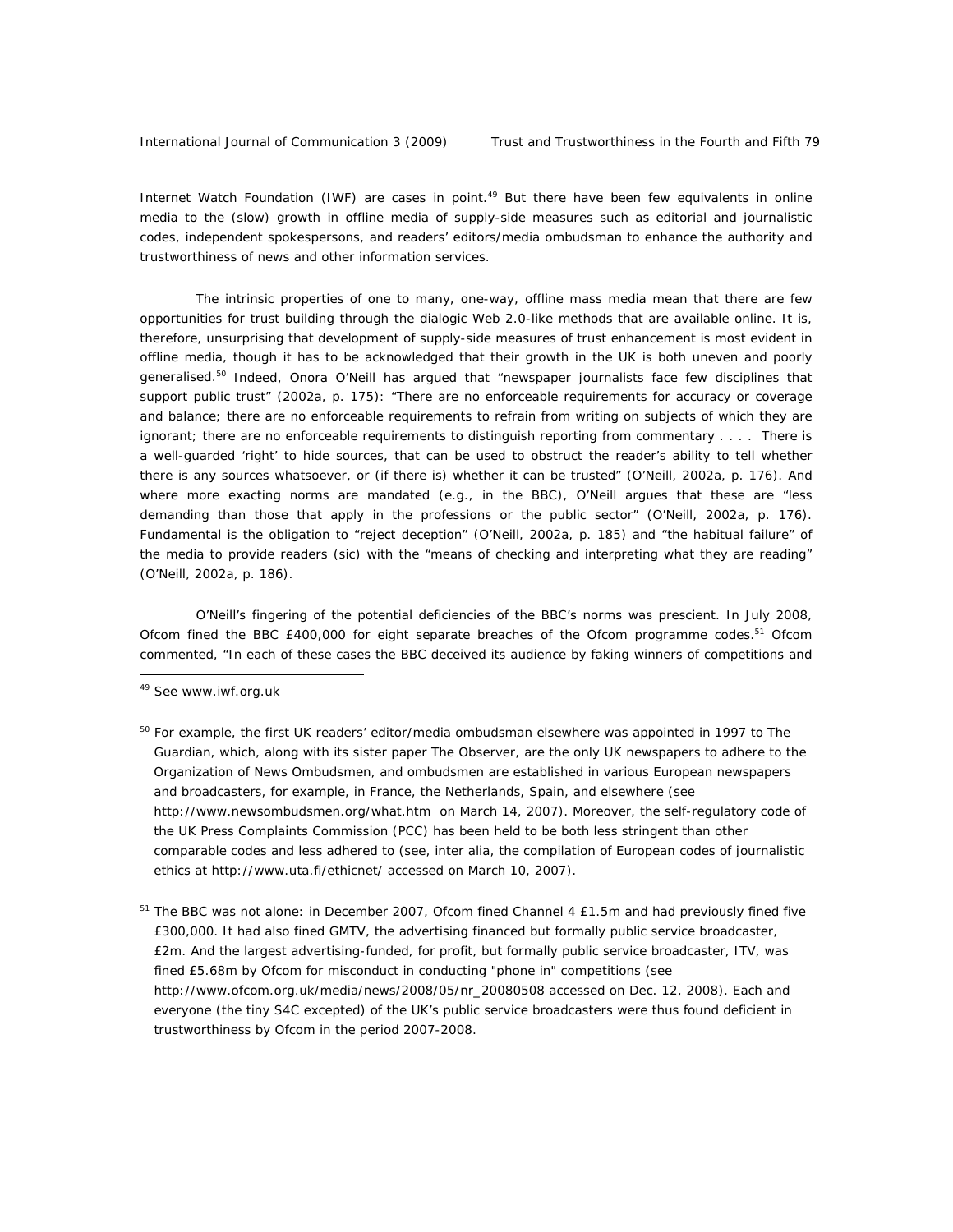$\overline{a}$ 

deliberately conducting competitions unfairly" (See http://www.ofcom.org.uk/media/news/2008/07/nr\_20080730 accessed on Dec. 12, 2008). A year earlier, Ofcom had fined the BBC £50,000 for falsifying the results of a competition on the iconic children's programme *Blue Peter* . 52

O'Neill points up the general failure of offline media to engender trust both by listing the deficiencies of their performance and their norms, and by comparing then adversely to her talismanic norm of face-to-face exchange. Dialogue, she claims, enables interlocutors to "assess what we are told by backtracking and asking questions, by cross-checking and testing our understanding and our interlocutors" (O'Neill, 2002a, p. 186). And "Because written and broadcast communication is almost exclusively one way," writers and broadcasters should adhere to supply-side "conventions and standards" (O'Neill, 2002a, pp. 186-187) in order to establish their trustworthiness. Here, it's important to signal the importance of the one-way character of offline media for O'Neill's argument. They lack the dialogic character which enabled the Kings of old to assess their daughters' suitors and which underpin the notable strengths and achievements of Web 2.0 applications. Accordingly, to redress the deficiencies intrinsic to one-way media, she (2002a, p. 190) proposes these norms:

- Declaration of "relevant interests and conflicts of interest."
- Declaration of "relations with lobbyists, political parties, companies and campaigning organisations."
- Publication of "credentials of reporters writing on technical topics" and warning if reporters "lacking the relevant competence" are assigned to a particular topic.
- Declaration of "full financial information about payments made to obtain material relevant to 'stories.'"
- Publication of corrections "of equal length and prominence, perhaps written by third parties."
- Penalties for "recirculating 'stories' shown to be libellous or invented."

All of these ethical and procedural norms seem sensible, constructive, and proportionate – and relevant to public service broadcasting (as well as more generally) as the sad litany of Ofcom fines suggests.

The convergence of BBC values with those of the UK media more generally are interestingly evidenced by the BBC's own online instructional site designed to address the problems which have compromised the BBC's trustworthiness and occasioned Ofcom's fines (see http://www.bbc.co.uk/safeguardingtrust/interactive/index.shtml accessed on Dec. 12, 2008). One exercise on the BBC instructional site asks the student whether it is permissible to publish a statement under a "star" name if the star in question has not actually written it. The question is posed in a self-

 $52$  The BBC Trust (the governing body of the BBC) stated that these "were particularly serious as they resulted in children being misled to participate in a competition they had no chance of winning and in a child in the studio being involved in deceiving the audience." Accessed on Dec. 12, 2008 from http://www.bbc.co.uk/bbctrust/news/press\_releases/2007/ofcom\_blue\_peter.html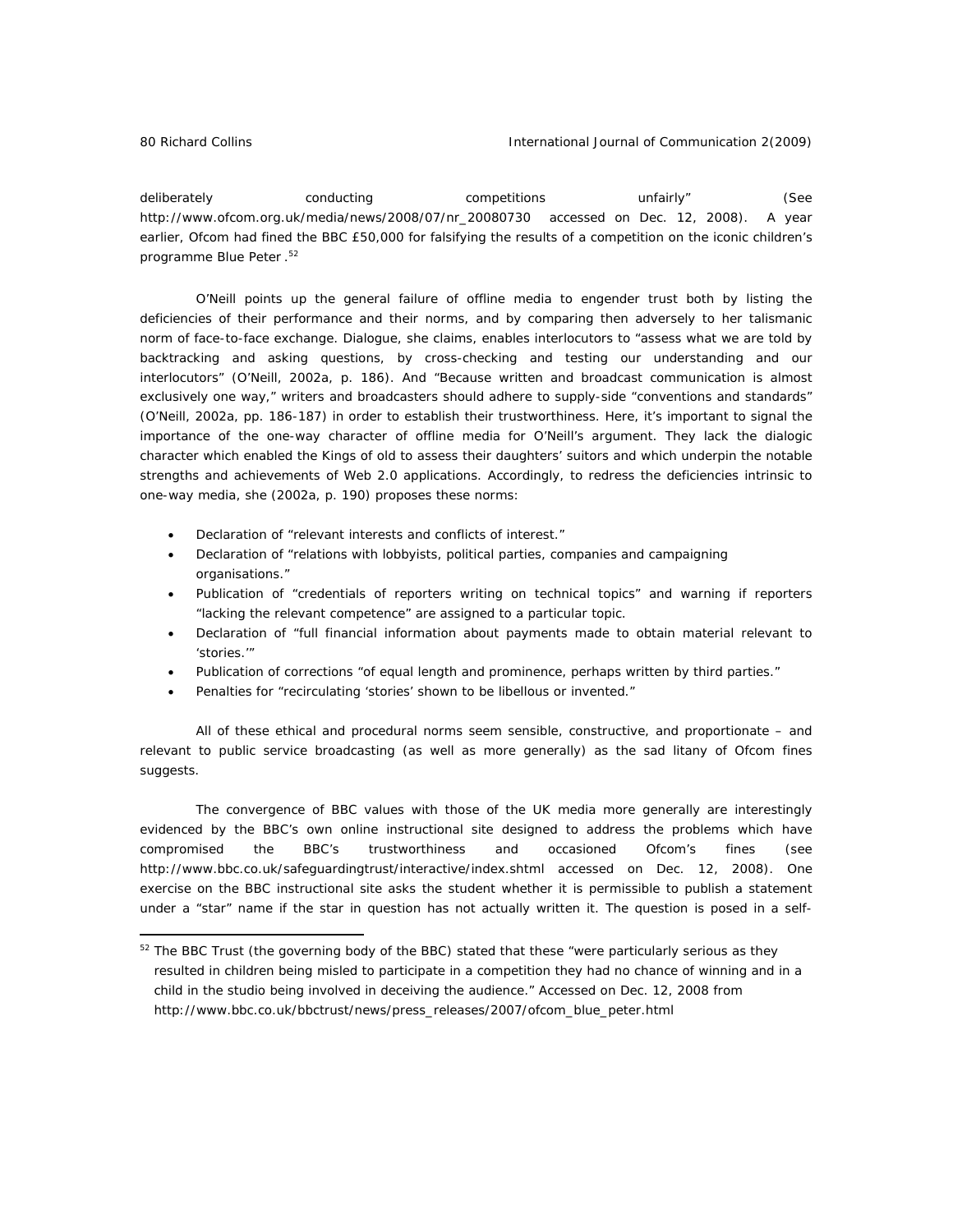instruction/self test on issues of trust in an online context. We are asked to imagine a celebrity chef whose online statement (feature article) was written by a researcher after a telephone talk with the chef, and the draft vetted by the chef before publication. And we're asked to decide whether this is acceptable. The "right answer" is provided: the BBC states explicitly "There isn't a problem with anything that happened here." Would we so conclude if the context was academic publication (a PhD thesis written by a retired professor after a talk with the PhD candidate)? Or a medical (a paramedic drafts and a doctor signs?) or legal (an intern drafts and a judge signs?) report? I think not. Doubtless, all of these practices occur, but few members of the professional communities in question would endorse them. The BBC exercise continues with further examples (e.g., the legitimacy of "spoof" Web sites) where, I think, reasonable people might also reasonably form different judgments as to what's acceptable practice by those who seek to be regarded as trustworthy to those which are defined, by the BBC in its instructional exercises, as the "right" answers.

All this is not to suggest that academic (or legal and medical) norms are "right" and the BBC's "wrong" — only to state that the evidence is that professional criteria of trustworthiness are different in different professions and that broadcasters' and the BBC's criteria are not always the most stringent. Indeed, the BBC's "right" answer in the example considered above is on all fours with the widespread "ghosting" of articles in UK newspapers: few articles purporting to be authored by Gordon Brown are likely to have been written by the Prime Minister and so, too, may one reasonably doubt whether Matthew Hoggard (to name a personal favourite) or many other sports stars write the articles which regularly appear under their names.

O'Neill's proposals are congruent with the scrutiny, transparency, transfer of ownership from experts to stakeholders, evidence of identity, etc.<sup>53</sup> counselled by O'Hara and Shadbolt in the online domain (2005, pp. 113, 130-137). However, they are proposed in the content of one-way conventional broadcasting and newspapers —circumstances where the opportunities that exist in dialogic, face-to-face, exchanges do not prevail. Whereas "Web 2.0" content offers many (but not all) of the opportunities for authentication, interrogation, revision, and consensus building absent in one-way mass communication and present in face-to-face communication. Intrinsically, therefore, there are opportunities to establish the trustworthiness of information and comment mediated through "Web 2.0" dialogic, cooperative collaborations on content production that are absent in the contemporary and conventional mass media.

To be sure, just as in face-to-face communication, contributors to "Web 2.0" content can lie, act in bad faith, mislead, and so on. This means that the norms and procedures that O'Neill and others propose for the conventional mass media are no less applicable to online digital content production and dissemination. But "Web 2.0" offers possibilities of establishing trustworthiness that are absent in offline and "Web 1.0" media, and thus the potentially beneficial combination of both dialogic and procedural (academic and journalistic) routes to trustworthiness. This dialogic potentiality is realised, albeit in different degrees, in a number of contemporary instances: *Wikinews* gives an account of its sources; *Slashdot's* content is explicitly peer ranked through the "karma" point system; *openDemocracy*'s content is characterised by debate, dialogue, and collective deliberation, and so on. True, the trustworthiness of

<sup>53</sup> O'Hara and Shadbolt also refer to "transitivity" of trust (see O'Hara & Shadbolt, 2005, pp. 132-134).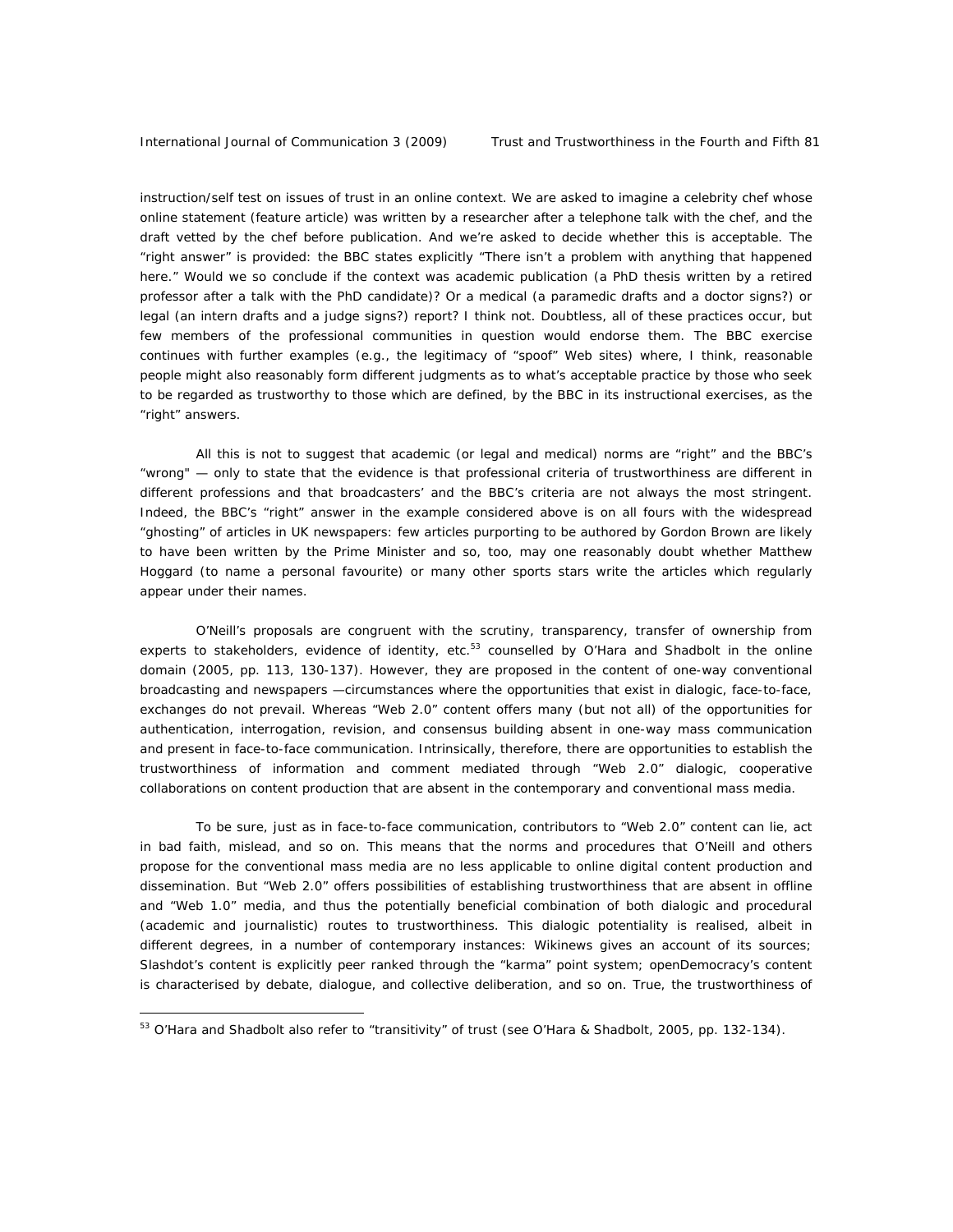few of these Web 2.0 media is supported by the stringent (albeit fallible) procedural practices of the best legacy media professional journalism (such as those which O'Neill identifies in Reuters' codes). But there are no reasons in principle why the dialogic legitimation of Web 2.0 content may not be further enhanced through appropriate procedural means — the "moderation" of sites such as *Wikipedia* and *Indymedia*, imperfect and halting though it may be, suggest how this might be developed.

### *Conclusion*

There can never be too much well-founded trust. Contemporary social science has characterised modernity as trust deficient and has fingered the mass media, particularly television, as a prime cause of modernity's bankruptcy in social capital. O'Neill follows this current in situating the erosion of trust in the decline of face-to- faceness and dialogue (not many opportunities for chat if *Bowling Alone*!), but she is unusual in identifying persuasive measures to redress the deficiencies of offline, one to many (as she names them "one way") media. These procedural measures are applicable to online media, but the potential of online media to provide for a return to the dialogic methods of the "Kings of old" collaborative construction of knowledge and understanding, collective fact-checking and correction, and the Socratic apparatus of "question and revision" to which O'Neill referred (see http://www.bbc.co.uk/print/radio4/reith2002/lecture5.shtml?print accessed on Dec. 12, 2008) have not been acknowledged. True, this potential may take a long time to realise in a context where few UK Internet users actually post content (OxIS, 2007, pp 54 & 61). But both procedural and dialogic means to foster and augment authority and trustworthiness are applicable to online media, though only the procedural are effectively accessible to offline media. Web 2.0 applications thus offer an unrecognised, and only fragmentarily realised potential to rebuild social capital and augment trust and trustworthiness.

#### **References**

Aitken, R. (2007). *Can we trust the BBC?* London. Continuum.

Bakir, V., & Barlow, D. (Eds.). (2007). *Communication in the Age of Suspicion.* Basingstoke. Palgrave.

- BBC. (2004). *The BBC's contribution to informed citizenship.* Accessed on Feb. 16, 2008 from http://www.bbccharterreview.org.uk/pdf\_documents/BBC\_submission\_informed.pdf
- BBC. (2006). *BBC/Reuters/Media Center Poll: Trust in the Media.* Accessed on Dec. 12, 2008 from http://news.bbc.co.uk/1/shared/bsp/hi/pdfs/02\_05\_06mediatrust.pdf

Beck, U. (1992). *Risk Society: Towards a New Modernity*. London. Sage.

Beckett, C. (2008). *SuperMedia: Saving Journalism So It Can Save the World.* Oxford. Wiley.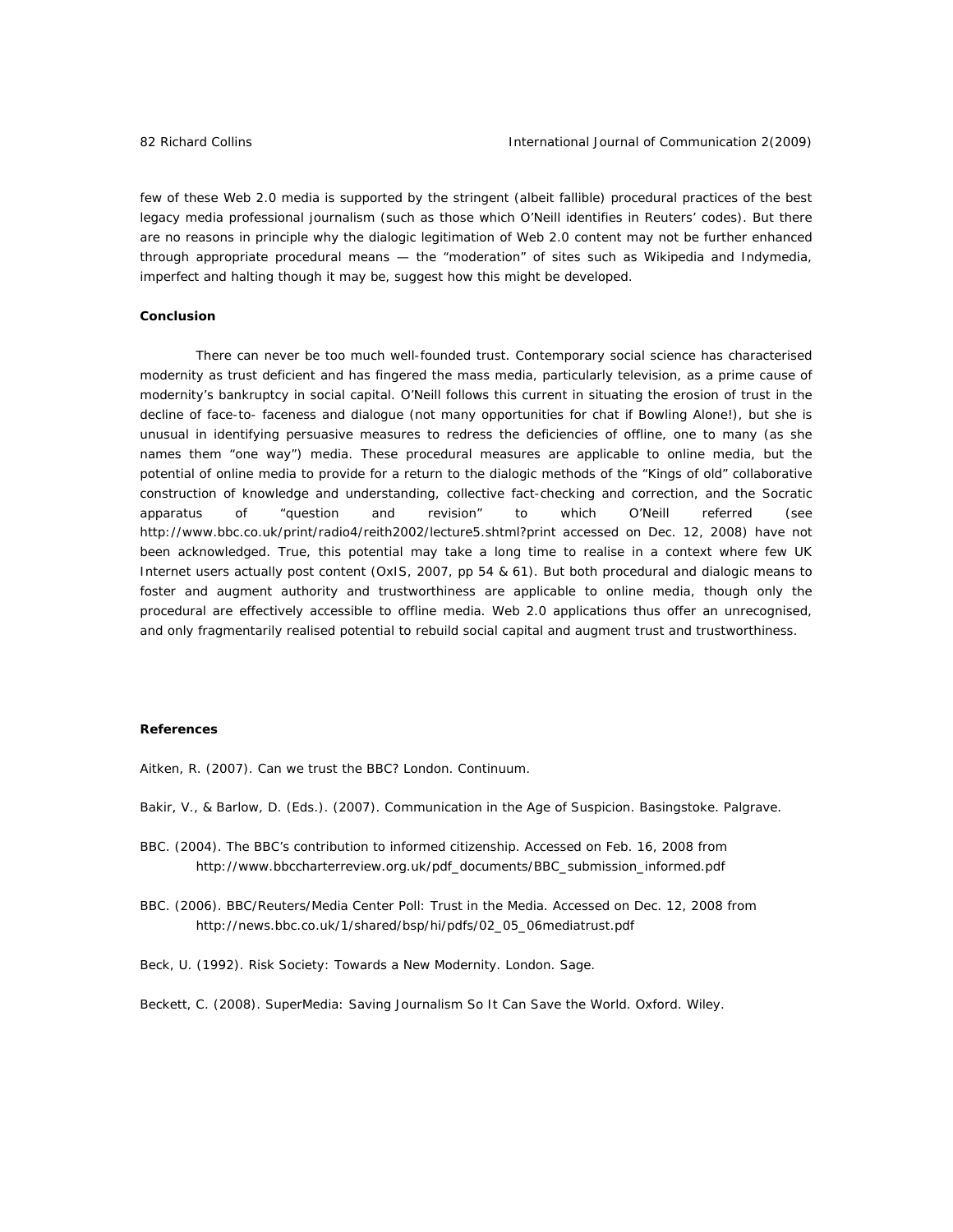- Beckett, C. (2008a). *SuperMedia: the future as "networked journalism."* Accessed on Dec. 12, 2008 from http://www.opendemocracy.net/article/supermedia-the-networked-journalism-future
- Brookes, M. (2004). *Watching Alone. Social Capital and Public Service Broadcasting.* London. BBC/Work Foundation. Accessed on June 16, 2008 from http://www.workfoundation.net/Assets/PDFs/watching\_alone.pdf
- Byron, T. (2008). *Safer Children in a digital world.* London. Department for Children, Schools and Families. Accessed on Dec. 12, 2008 from http://www.dfes.gov.uk/byronreview/pdfs/Final%20Report%20Bookmarked.pdf
- Coase, R. (1937). The Nature of the Firm. In *Economica* 4. 386-405.
- Davies, G. *et al.* (1999).*The Future Funding of the BBC: Report of the Independent Review Panel*. London. Department of Culture, Media and Sport.
- Davies, G. (2005). The BBC and Public Value. In Helm *et al Can the market deliver? Funding public service television in the digital age.* Eastleigh. John Libbey.
- DeLong, B., & Froomkin, M. (1999). *Speculative Microeconomics for Tomorrow's Economy*. Accessed on Dec. 12, 2008 from http://www.j-bradford-delong.net/OpEd/virtual/technet/spmicro.doc
- Dutton, W. (2007). *Through the Network (of Networks) the Fifth Estate.* Accessed on Dec. 12, 1008 from http://ssrn.com/abstract=1134502
- Fukuyama, F. (1995). *Trust. The Social Virtues and the Creation of Prosperity*. New York. The Free Press.
- Gambetta, D. (Ed.). (1988) *Trust; making and breaking cooperative relations.* Oxford. Blackwell.
- Giddens, A. (1990). *Consequences of Modernity*. Cambridge: Polity.
- Giddens, A. (1999). Risk and Responsibility. In *Modern Law Review* 62(1): 1-10.
- Graham A., & Davies, G. (1997). *Broadcasting, Society and Policy in the Multimedia Age.* Luton. University of Luton Press.
- Greenslade, R. (2007). *Why I'm saying farewell to the NUJ.* Accessed on Dec. 12, 2008 from http://blogs.guardian.co.uk/greenslade/2007/10/why\_im\_saying\_farewell\_to\_the.html
- Guerra, G., Zizzo, D., Dutton, W., & Peltu, M. (2003). *[Economics of Trust in the Information Economy:](http://www.oii.ox.ac.uk/resources/publications/RR1.pdf)  [Issues of Identity, Privacy and Security.](http://www.oii.ox.ac.uk/resources/publications/RR1.pdf)* Oxford. OII Research Report N 1. Accessed on Dec. 12, from http://www.oii.ox.ac.uk/research/project.cfm?id=5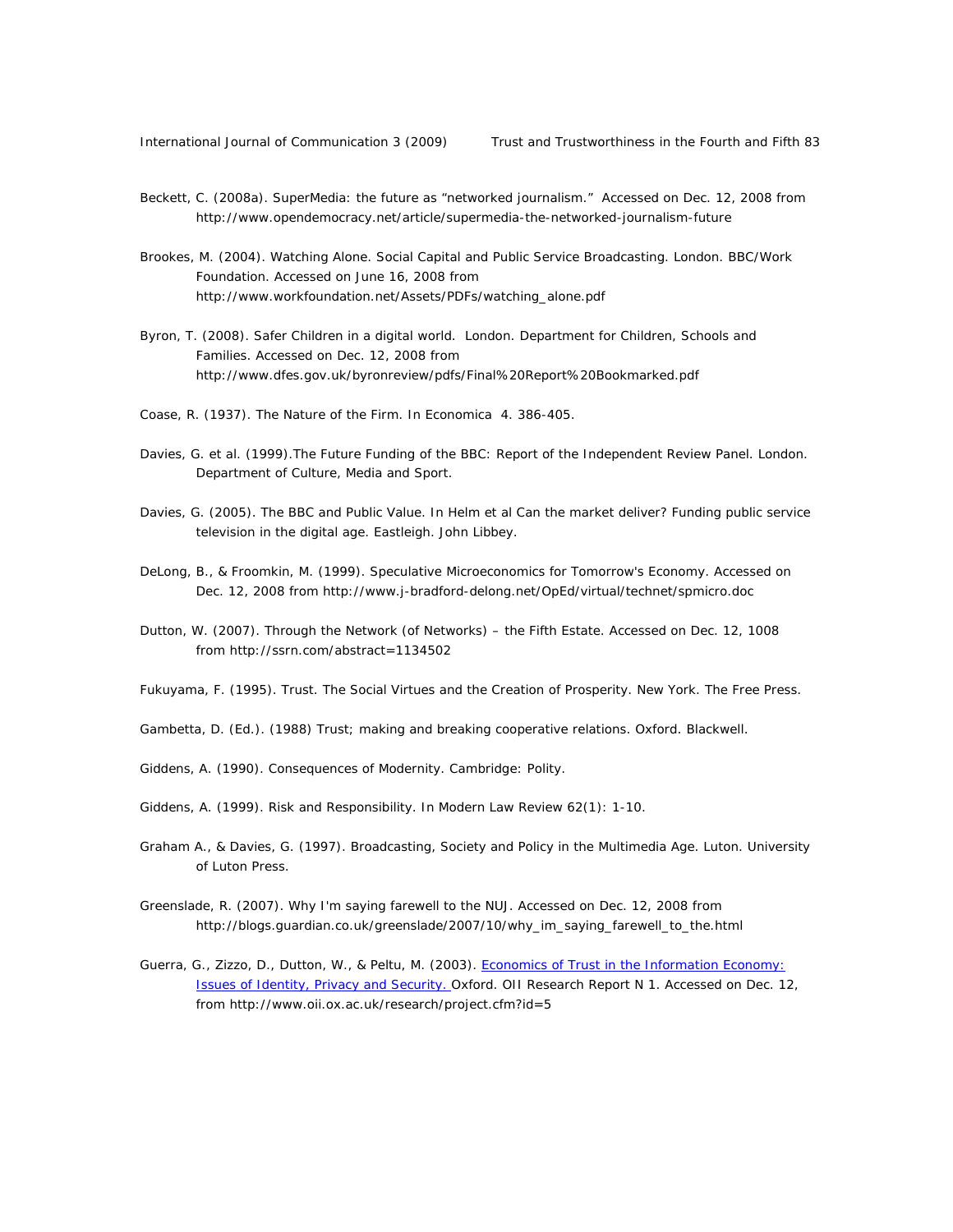- Hewison, R., & Holden, J. (2004). *Challenge and Change: HLF and Cultural Value. A report to the Heritage Lottery Fund*, London: Demos. Accessed on march 7, 2008 from http://www.hlf.org.uk/NR/rdonlyres/4A9BB4D0-CA7D-4372-92FE-38C85ED1EB20/667/DEMOS1.pdf
- House of Lords. (2008). *The ownership of the news.* Select Committee on Communications. 1st Report of Session 2007–08. Volume I: Report. HL Paper 122–I. London. TSO.
- Hutton, the Lord. (2004). *Report of the Inquiry into the Circumstances Surrounding the Death of Dr David Kelly C.M.G.* HC 247. London. Accessed on March 29, 2005 from http://www.the-huttoninquiry.org.uk/content/report/index.htm
- Jones, J. (2007). Branding Trust: The ideology of Making Truth Claims through Interactive Media. In Bakir, V and D Barlow eds *Communication in the Age of Suspicion.* Basingstoke. Palgrave. 177-188.
- Lipset, S., & Schneider, W. (1983). *The Confidence gap, Business, Labor and Government in the Public Mind.* Baltimore. Johns Hopkins University Press.
- Luhmann, N. (1979). *Trust and Power.* Chichester. Wiley.
- Luhmann, N. (1988). Familiarity, Confidence, Trust: Problems and Alternatives. 94-107 in ed. D. Gambetta *Trust; making and breaking cooperative relations.* Oxford. Blackwell.
- Malter, R. (2001). *Global Indymedia "Open Publishing" proposal* Cited in Platon and Deuze 2003. Accessed on Dec. 12, 2008 from http://archives.lists.indymedia.org/imc-communication/2001- April/000876.html
- Mansell, R., & Collins, B. (Eds.). (2005). *Trust and Crime in Information Societies.* Cheltenham. Edward Elgar.
- McIntosh, S. (2008). Collaboration, Consensus and Conflict in *Journalism Practice*, 2:2, 197 211 and 206-207.
- Nelson, P. (1970). Information and Consumer Behavior. In *Journal of Political Economy* 78(2) pp. 311- 329.
- Newton, K. (1995). The mass media: fourth estate or fifth column? In Pyper, R and L Robins eds. *Governing the UK in the 1990s*. 155-176. London. Macmillan.
- Newton, K. (1999). Social and political trust in established democracies. In P. Norris (ed.), *Critical citizens* (pp. 169–187). Oxford: Oxford University Press.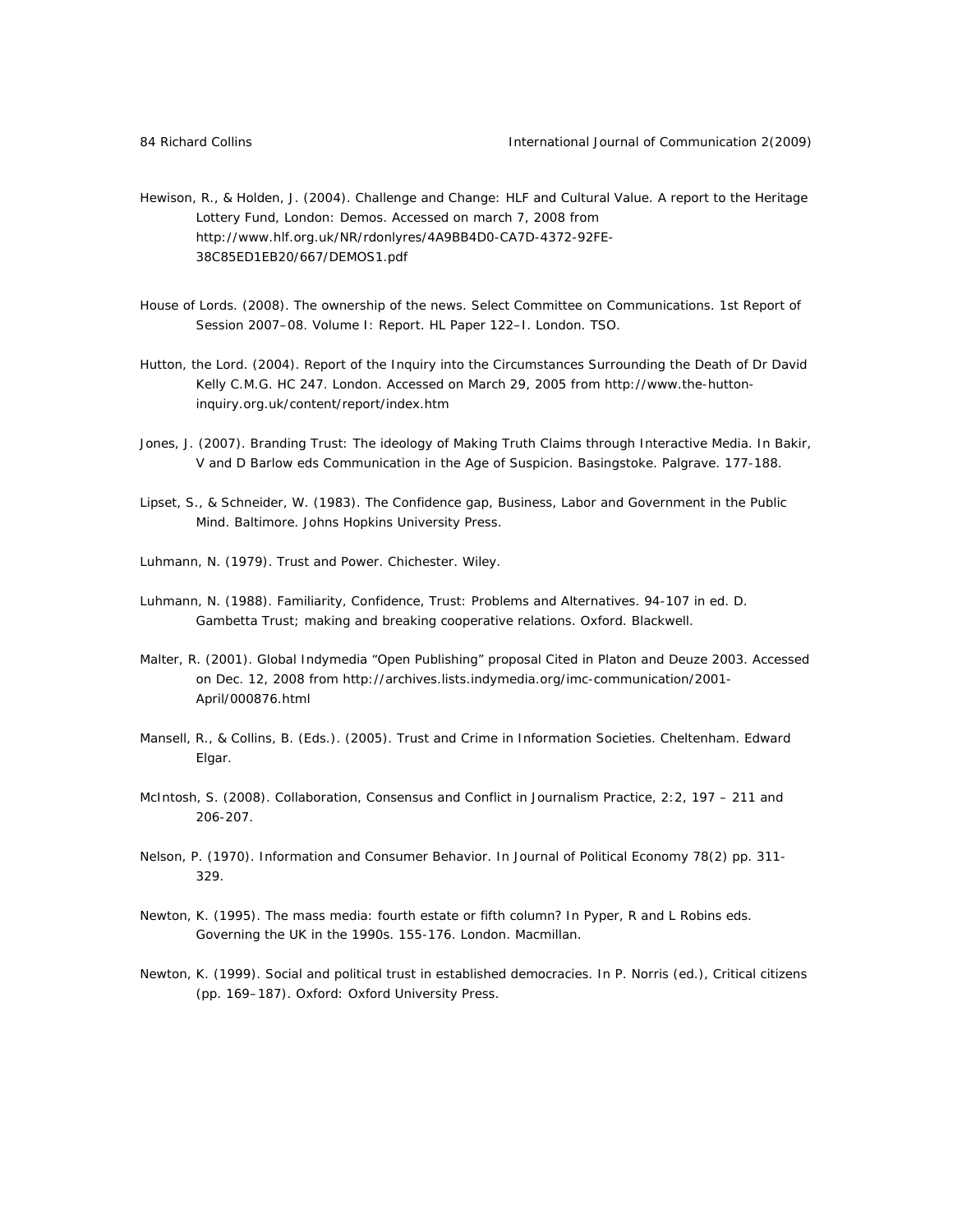- Norris, P. (1996). Did Television Erode Social Capital? A Reply to Putnam. In *Political Science and Politics.*  XXIX, 3: 474-480.
- Norris, P. (2002). Social Capital and the News Media. In *The Harvard International Journal of Press/Politics*. 7, 1, 3-8. Also at http://ksghome.harvard.edu/~pnorris/Acrobat/Social%20capital%20&%20the%20news%20medi a.pdf accessed on June 16, 2008.
- OxIS [Oxford Internet Survey]. (2007). *The Internet in Britain 2007*. Oxford. Oxford Internet Institute. Accessed on Dec. 12, 2008 from www.oii.ox.ac.uk/research/oxis/OxIS2007\_Report.pdf
- O'Hara, K., & Shadbolt, N. (2005). Knowledge technologies and the semantic web. In Mansell and Collins eds. (2005) *Trust and Crime in Information Societies.* 113-164.
- O'Neill, O. (2002). *A question of trust. The Reith lectures 2002.* Accessed on Dec. 12, 2008 from http://www.bbc.co.uk/radio4/reith2002/lectures.shtml
- O' Neill, O. (2002a). *Autonomy and Trust in Bioethics*. Cambridge. Cambridge University Press.
- O'Neill, O. (2002b). *A Question of Trust. The BBC Reith Lectures 2002.* Cambridge. Cambridge University Press.
- O' Neill, O. (2004). Accuracy, Independence and Trust in Hutton and Butler in *Lifting the Lid on the Workings of Power*, ed., Runciman, W. Oxford. Oxford University Press, 89-109.
- O'Neill, O. (2004a). *Rethinking Freedom of the Press*, Royal Irish Academy, Dublin, May, (text provided to the author as personal communication).
- O'Neill, O. (2005). Gerechtigkeit, Vertrauen und Zurechenbarkeit, in *Gerechtigkeit: Auf der Suche nach einem Gleichgewicht,* (Eds.) Neumaier, O., Sedmak, C., & Zichy, M. Frankfurt. Ontos Verlag. 33- 55.
- PCMLP [Programme in Comparative Media Law and Policy]. (2004). *Self-Regulation of Digital Media Converging on the Internet: Industry Codes of Conduct in Sectoral Analysis. 30 April 2004.* A accessed on April 1, 2006 from http://www.selfregulation.info/iapcoda/0405-iapcode-final.pdf
- Platon, S., & Deuze, M. (2003). Indymedia journalism. A radical way of making, selecting and sharing news? In *Journalism.* 4(3): 336–355.
- Putnam, R. (1993). *Making democracy work: Civic traditions in modern Italy.* Princeton: Princeton University Press.